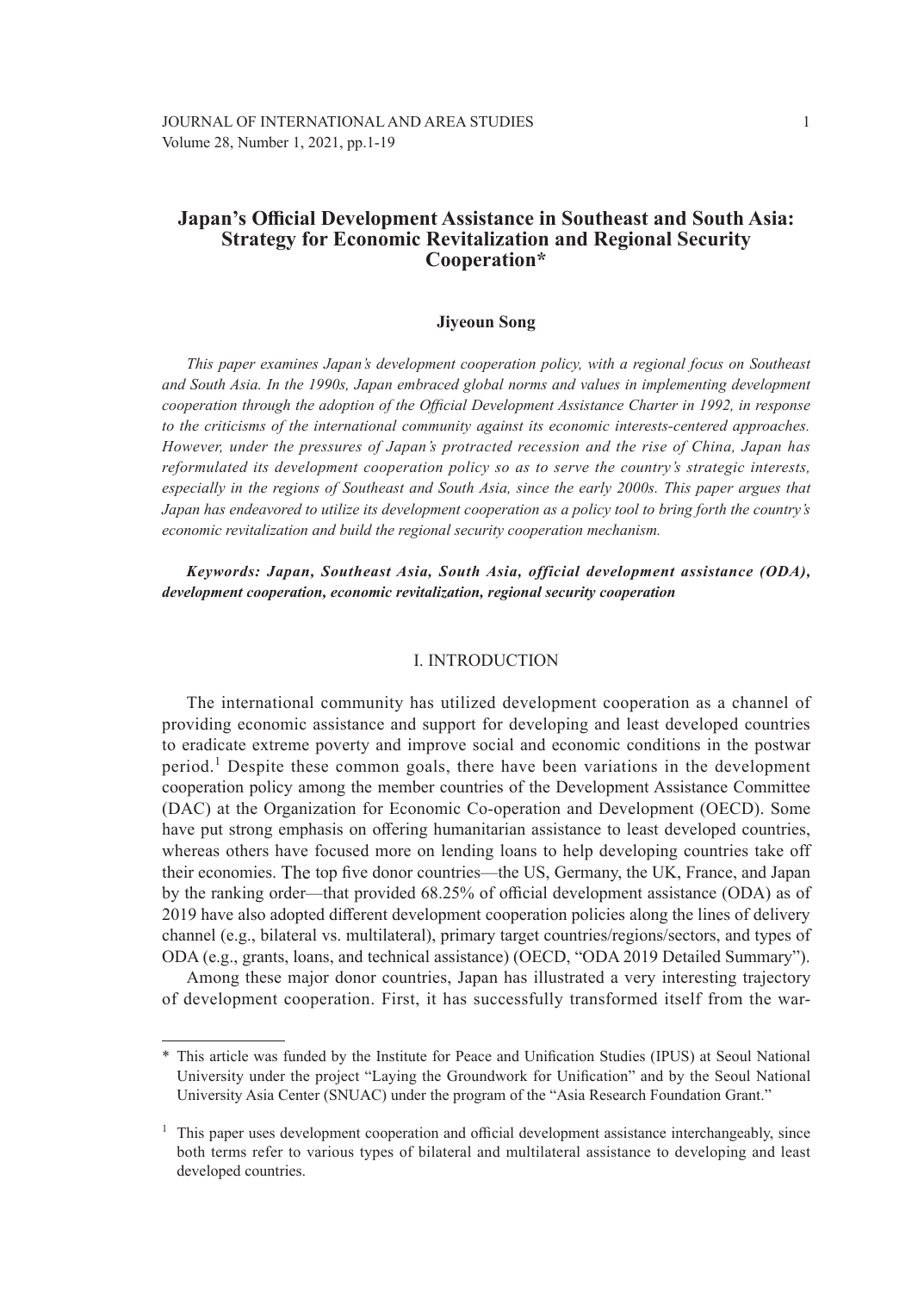devastated economy, which had heavily relied upon the emergency aid from the US during the immediate postwar period, to one of the leading donor countries, due to its rapid economic growth. Second, while Japan's development cooperation had been severely criticized for its economic interests-centered approaches during the 1960s and 1970s, it embraced global norms and values in pursuing development cooperation, such as peace, environment, freedom, and human rights, by establishing the ODA Charter in 1992. Japan further elaborated human security as the key concept of its ODA during the 1990s. Since the early 2000s, however, Japan has shifted toward prioritizing its strategic interests as one of the primary goals of ODA, as demonstrated in the revisions of the ODA Charter in 2003 and 2015. Nevertheless, it has kept maintaining the top regional priority to Asia, particularly Southeast and South Asia, both of which have been the key strategic regions for Japan's economic and security concerns.

This paper examines Japan's development cooperation policy, with a regional focus on Southeast and South Asia. In the 1990s, Japan embraced global norms and values in implementing development cooperation through the adoption of the ODA Charter in 1992, in response to the criticisms of the international community against its economic interestscentered approaches. However, under the pressures of Japan's protracted recession and the rise of China, Japan has reformulated its development cooperation policy so as to serve the country's strategic interests, especially in the regions of Southeast and South Asia, since the early 2000s. This paper argues that Japan has endeavored to utilize its development cooperation as a policy tool to bring forth the country's economic revitalization and build the regional security cooperation mechanism.

This paper proceeds as follows. The second section outlines the history of Japan's ODA policy in the postwar period, represented as an Asia-centered one. The third section analyzes several critical changes in its ODA policy since the 1990s. By examining the establishment and revisions of the ODA Charter, it explains the ways in which Japan's ODA policy has developed along the lines of global norms and values, with an emphasis on human security, and then the country's strategic interests. The fourth section explains Japan's development cooperation policy targeting Southeast and South Asia as a tool for its economic revitalization and regional security cooperation. The conclusion summarizes the key findings of the research and provides the implications for Japan's ODA policy.

## II. THE HISTORY OF JAPAN'S OFFICIAL DEVELOPMENT ASSISTANCE IN THE POSTWAR PERIOD: THE ASIA-CENTERED ODA POLICY

Japan has promoted development cooperation to achieve multiple policy goals, ranging from the offering of overseas business opportunities for its corporations and the provision of humanitarian assistance to the strengthening of diplomatic relations (Alesina and Dollar, 2000: 46-47; Kato, 2015: 1; Yoshimatsu, 2017: 1). Experiencing the rapid recovery from the war-devastated economy, Japan aimed to reintegrate into the international community by joining the Colombo Plan for Cooperative Economic and Social Development in Asia and the Pacific in 1954. In addition, it began to provide economic assistance to countries in East Asia and Southeast Asia as part of war reparations since the mid-1950s. In October 1954, Myanmar (then Burma) became the first country that signed the Peace Treaty and Agreement on Reparations and Economic Cooperation with Japan in return for receiving the bilateral financial aid under the name of war reparations. Since then, Japan's war reparations treaties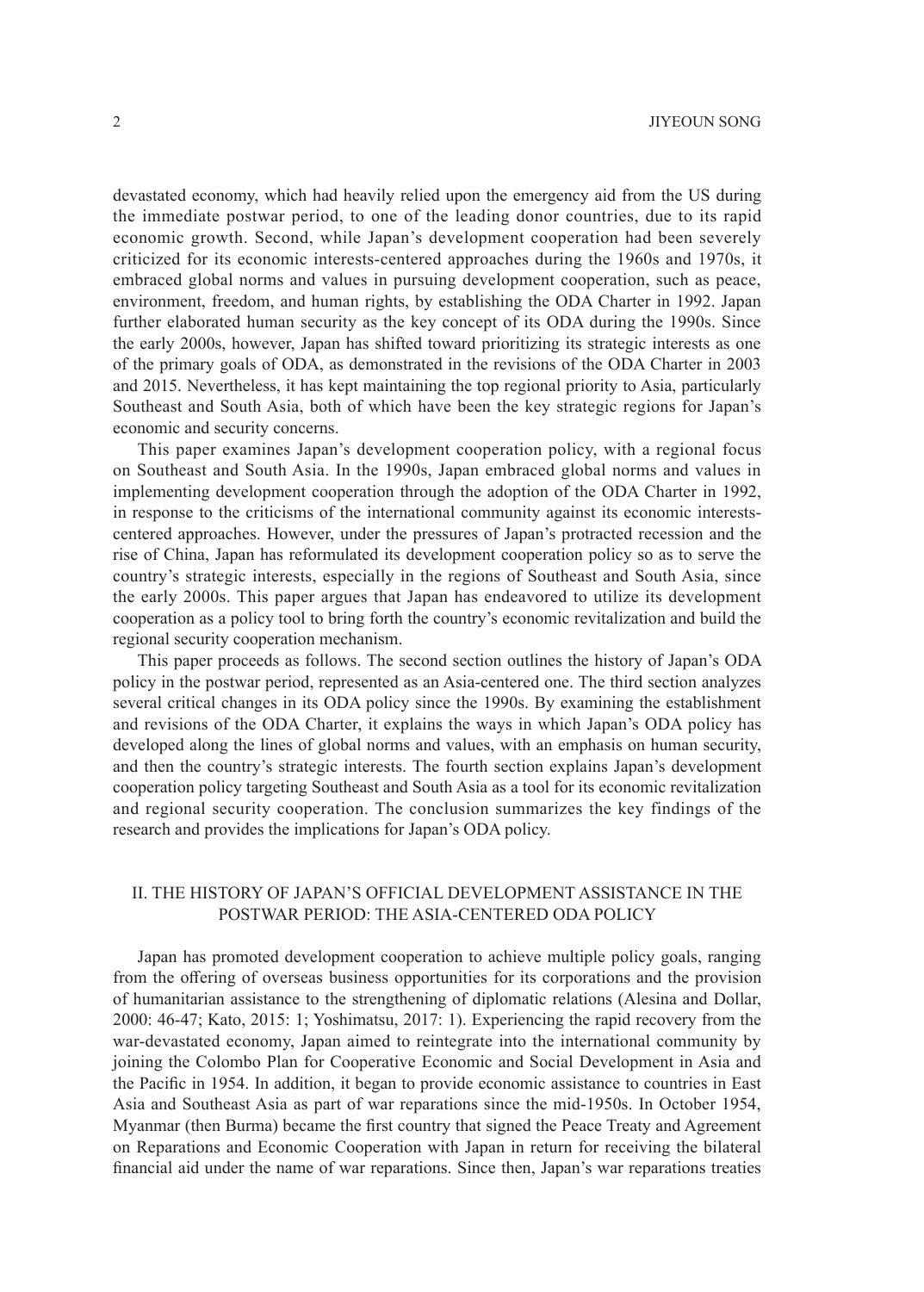with other Asian countries were soon followed in the 1950s, which were transformed into a tool for its economic diplomacy.<sup>2</sup> In addition, Japan offered the first yen loan to India in 1958, marking the starting point of its economic cooperation with concessional loans (Japanese Ministry of Foreign Affairs, 2005a: 29; Japanese Ministry of Foreign Affairs, "Outline of Japan's ODA to India"). In order to create a more systemic mechanism of ODA allocation, the Overseas Economic Cooperation Fund (OECF) was established in 1961 to take over management of the Southeast Asia Development Cooperation Fund from the Export-Import Bank of Japan (JEXIM), whose first OECF ODA loan was provided for South Korea in 1966 (Japan International Cooperation Agency, "History").

Despite Japan's priority to Southeast Asia, its ODA was not warmly welcomed by the people in the region at first, since Japan endeavored to utilize its assistance as an economic opportunity for paving ways to the overseas market for its business sector and accessing raw materials and natural resources for production (Black, 2013: 338; Kato, 2015: 1-2; Tsunekawa, 2014: 4). Thus, when he visited Southeast Asia in 1974, Prime Minister Tanaka Kakuei confronted a series of anti-Japanese protests. In the face of such strong hostility to Japan's ODA, Prime Minister Fukuda Takeo explicitly stated Japan's strong commitments to mutual confidence and trust between Japan and Southeast Asia when he made a visit to the region in 1977, the so-called Fukuda Doctrine (Kato, 2015: 3). With a promise to double Japan's ODA in five years, the goal was achieved even earlier than his plan (Wallace, 2019: 872-873). Japan's rapid economic development and an increasing number of Japanese corporations doing business in Southeast Asia gradually turned its negative image of ODA toward a more positive one in the 1980s (Wallace, 2019: 872-873; Yoshimatsu and Trinidad, 2010: 202). In addition, Japan had utilized tied loans in development cooperation, which had offered business opportunities for its corporations through investment and procurement of materials and equipment from Japan, but received severe criticism on its practices from developing countries. Since the introduction of the untied yen loans in 1972, tied loans were replaced by untied ones, leading to 100% of untied loans by the 1980s (Japanese Ministry of Foreign Affairs, 2005a: 34-36).

Departing from its priority to Southeast Asia, Japan began to provide its first ODA to the People's Republic of China (hereafter, China) in 1979, the year after the two countries signed the bilateral Treaty of Peace and Friendship in August 1978. Since then, China became the number one recipient country of Japan's ODA until the early 2000s (Japanese Ministry of Foreign Affairs, 2002; Japanese Ministry of Foreign Affairs, "Overview of Official Development Assistance (ODA) to China"). Although Japan suspended its ODA to China twice because of the Tiananmen Incident in 1989 and China's nuclear weapon testing in 1995 (Katada, 2001), its ODA helped China build up social and economic infrastructure facilities at a very early stage of China's economic take-off and reconcile the bilateral diplomatic relationship.

As shown in the regional allocation of Japan's ODA, its priority still lies in Asia (see Figure 1).<sup>3</sup> Interesting to note is that its primary target country in the region has shifted from one country to another corresponding to Japan's economic and security concerns and

<sup>2</sup> Japan signed war reparations treaties with the Philippines, Indonesia, and South Vietnam, and offered economic assistance to Cambodia, Laos, Thailand, Malaysia, Singapore, and South Korea as a form of grant aid (or so-called "quasi-reparations") (Japanese Ministry of Foreign Affairs, 2005a: 27-29). 3 Japan allocated 56.5% of ODA to Asia in 2018, whose proportion declined from 94.4% in 1970

<sup>(</sup>Japanese Ministry of Foreign Affairs, 2020, "Table I-2 Trends in Japan's Bilateral ODA by Region").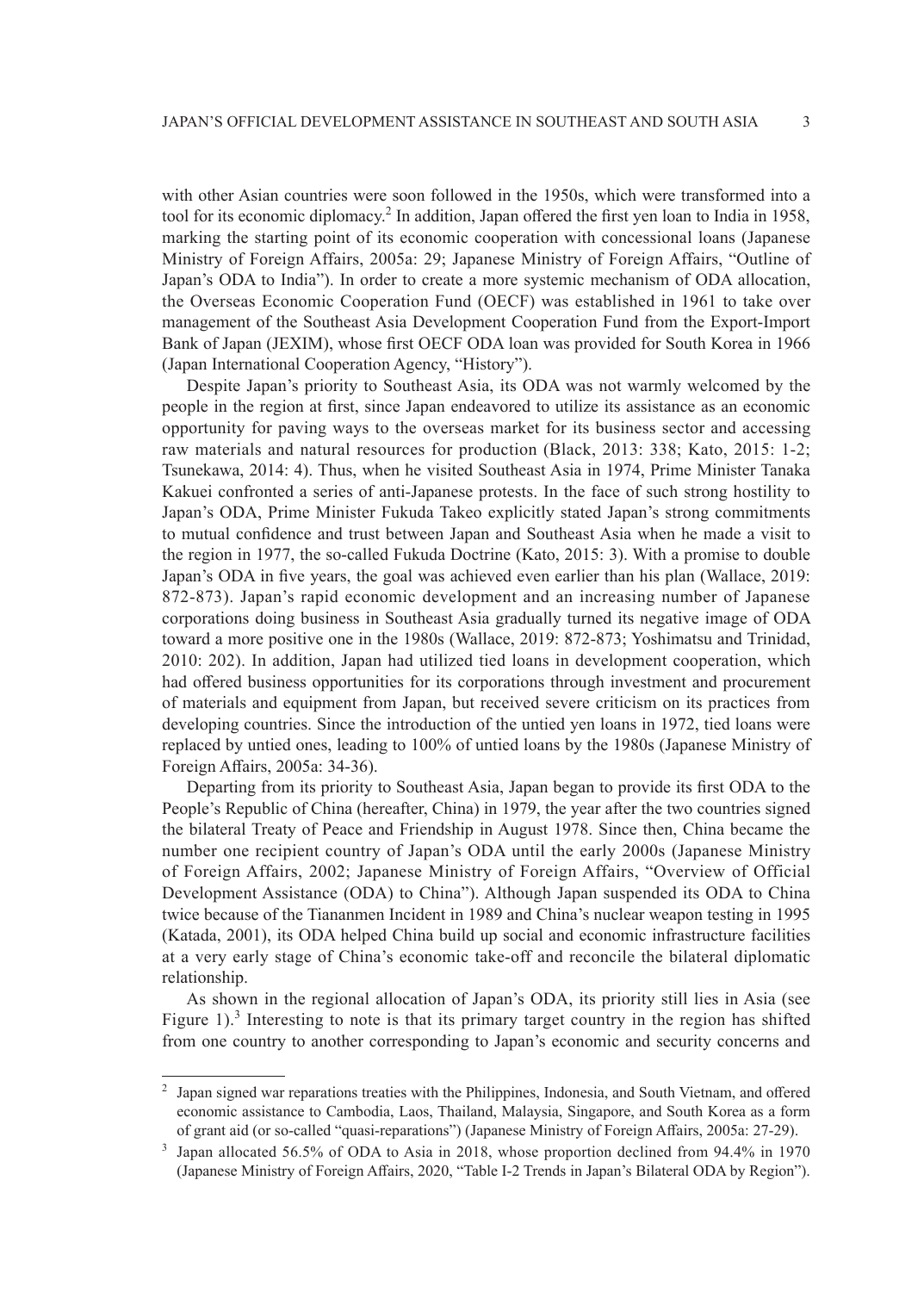

**Figure 1.** Japan's ODA Allocation to Asia (% of ODA)

Sources: Japanese Ministry of Foreign Affairs (2020), "Table I-2 Trends in Japan's Bilateral ODA by Region."

changing ODA goals over the years. The following section examines the development of Japan's ODA, focusing on the analysis of the establishment and revision of the ODA Charter since the 1990s, which indicates important shifts in Japan's development cooperation policy.

## III. REVISITING JAPAN'S OFFICIAL DEVELOPMENT ASSISTANCE SINCE THE 1990S

### **1. Japan's Value-Oriented ODA Policy during the 1990s**

Japan embraced more value-oriented development cooperation principles, departing from its economic interests-centered ones, whose efforts were materialized as the establishment of the ODA Charter in 1992 (Black, 2013: 339; Hook and Zhang, 1998; Tsunekawa, 2014: 8). As one of the most critical turning points for Japan's development cooperation policy, the first ODA Charter adopted in 1992 comprehensively covered the basic philosophy, principles, and priority areas from a long-term perspective. By doing so, Japan highlighted its strong commitments to development cooperation based on global norms and values, which were reflected in the philosophy (e.g., peace and prosperity) and principles (e.g., environment, no military purpose, democracy and market-economy with basic human rights and freedom) (Japanese Ministry of Foreign Affairs, 2005b).<sup>4</sup> In addition, Prime Minister Murayama Tomiichi addressed a human-centered society and people-centered social development as Japan's ODA priority at the Special Commemorative Meeting of the General Assembly on the Occasion of the Fiftieth Anniversary of the UN in October 1995 (Japanese Ministry of Foreign Affairs, 1995). Under the leadership of Prime Minister Obuchi Keizo, Japan further reinforced human security as the key concept of its ODA, leading to the establishment

Katada (2020: 168) has pointed out that despite Japan's adoption of the ODA Charter in 1992, it was too short to elaborate the common objectives of ODA by its various stakeholders.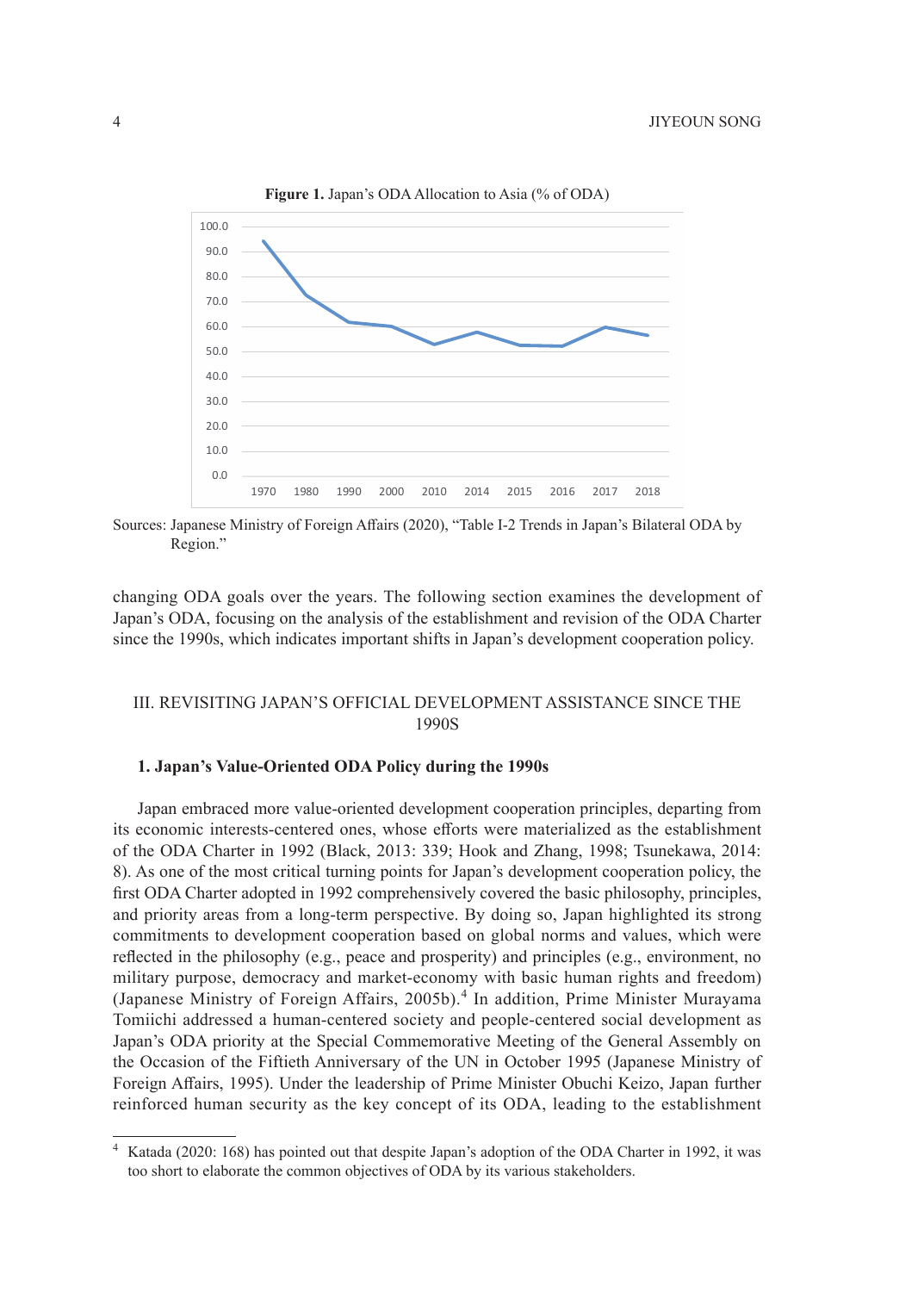of the human security fund under the UN (Howe and Jang, 2013: 130; Potter, 2012: 15- 18). During the 1990s, Japan shifted toward more value-oriented development cooperation policy, nevertheless it still explicitly stated its continuing regional focus on Asia, especially Southeast Asia, as the primary target of its foreign aid.

### **2. Japan's Strategic Interests-Oriented ODA Policy since the 2000s**

Despite such important changes in the philosophy and principles of ODA in the 1990s, Japan confronted severe challenges in securing its ODA funding resources, because of its protracted economic recession. During the 1990s, Japan was the number one donor country, but its rank was replaced by the US since the early 2000s and its ODA budget rather has stagnated since then (Japanese Ministry of Foreign Affairs, 2000, "Charter 75: Trends in Major DAC Countries' ODA (net disbursement basis); Japanese Ministry of Foreign Affairs, 2007, "Chart II-2: Trends in Japan's ODA Budget and Other Major Expenditures (Initial Budget Base)). In economic downturns, Japan's policymakers had to make efforts to persuade the general public of why the government continues to allocate the financial resources for assisting developing and least developed countries in taking off their economic and social development (Lindgren, 2020).

Moreover, since the 2000s, the government attempted to make an explicit linkage between ODA and the country's strategic interests, although it also maintained Japan's emphasis on human security in ODA (Katada, 2020: 168). In revising the ODA Charter in 2003, it emphasized the importance of the strategic interests, such as security, economic prosperity, and promotion of Japanese people's welfare, in the process of implementing its ODA policy (Kato, 2015: 5). By doing so, Japan intended to utilize its ODA to serve for the country's strategic interests, while strongly expressing its continuing regional priority to Asia, especially the member countries of the Association of Southeast Asian Nations (ASEAN) (Japanese Ministry of Foreign Affairs, 2003). Under the rubric of the 2003 ODA Charter, Japan underlined its economic and security interests in implementing its development cooperation.

After winning the 2009 House of Representatives Election, the Democratic Party of Japan (DPJ)-led coalition government (2009-2012), composed of liberal and progressive political parties, ambitiously announced that Japan would emphasize inclusive growth and human security as well as the strategic use of ODA. Interestingly, the DPJ government's development cooperation policy was not much different from that of the Liberal Democratic Party of Japan (LDP) government in terms of the emphasis on the country's interests in pursuing ODA policy (Yamamoto, 2020: 9-10). In particular, it encouraged an increasing number of small and medium-sized enterprises (SMEs) to participate in various development cooperation programs and projects, targeting the doubling of the number of participating SMEs by 2015, and the five-fold increase of the number by 2020 (Government of Japan, 2012). In addition, the DPJ-led coalition government proposed to promote overseas infrastructure packages and strengthen the role of experts in infrastructure projects, especially the human resource training and education programs for infrastructure in emerging countries, aiming to make Japan one of the leading countries in infrastructure by 2020. It further specified that the Japanese government would help developing countries establish a set of legal and institutional frameworks, which would in turn assist Japanese corporations in paving the inroad to entering and expanding the overseas market (Government of Japan, 2012). The DPJ also endeavored to utilize its ODA policy to build cooperation with Southeast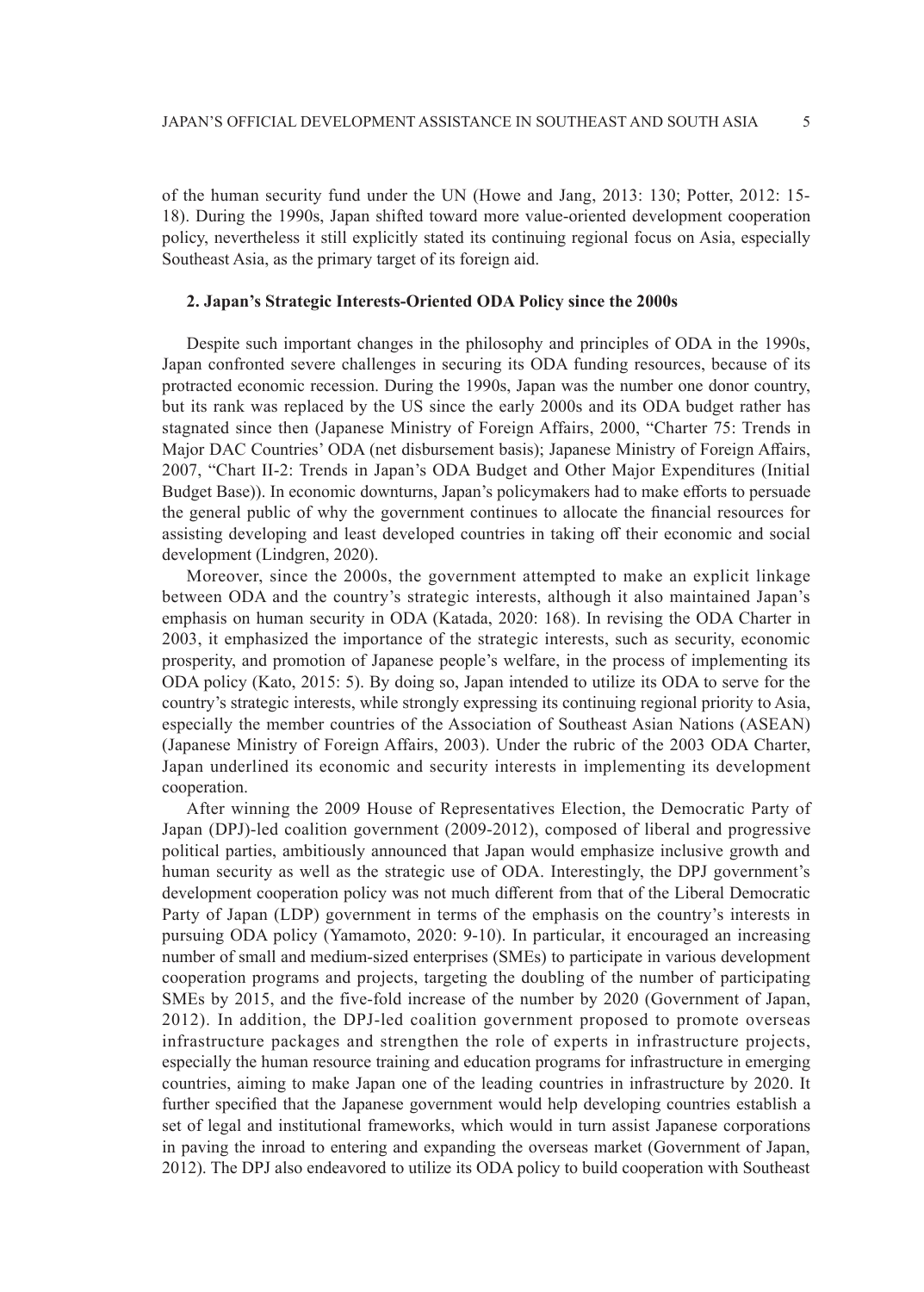Asian countries for maritime security against the rise of China in the South China Sea, in particular, although its strategic use of ODA was not fully fledged yet (Yamamoto, 2020: 10).

### **3. Japan's ODA Policy for Economic Revitalization and Regional Security Cooperation during the Abe Government**

The Abe government (2012-2020), which came to power by winning the House of Representatives election in December 2012, ambitiously claimed "Japan is Back," and proposed a series of policy agendas to resuscitate Japan's sluggish economy. It prioritized economic revitalization and national security as the top policy agenda (Kato, 2015: 5; Yoshimatsu, 2017). As one of the economic revitalization strategies, the Abe government included the Strategy of Global Outreach (or *kokusai teikai senryaku*), with an emphasis on the expansion of the overseas market. The expansion consisted of the export of infrastructure and access to natural resources, which was quite similar to the DPJ government's focus on infrastructure (Government of Japan, 2013). By establishing the Strategic Meeting on Economic Cooperation and Infrastructure on May 17, 2013, it clearly stated the strategic use of ODA and the implementation of various types of the public-private partnership for the purpose of the export of infrastructure and the access to natural resources (Government of Japan, 2013: 89-90).

Furthermore, the Abe government incorporated Japan's strategic interests, encompassing both economic and security concerns, into the establishment of the Development Cooperation Charter in 2015, which was revised and renamed from the ODA Charter. It identified development cooperation as a policy tool for serving national economic interests in changing global environments (*Japan Times*, 2016; Japanese Ministry of Foreign Affairs, 2015; Yamamoto, 2020: 11-12). From the perspectives of the national security, the Abe government included the slogan of "Proactive Contribution to Peace" into the Development Cooperation Charter in 2015, which had been developed as part of the policy direction of the National Security Strategy (proposed by the Cabinet on December 17, 2013) (Japanese Cabinet Office, 2013). Moreover, it inserted a clause that Japan's ODA would make a contribution to peace and prosperity through cooperation for non-military purpose, which demonstrates its strong focus on the security dimension (Japanese Ministry of Foreign Affairs, 2015). Japan has aimed to enhance its economic and security advantages in Asia, by implementing "two types of infrastructure strategy—a 'soft security infrastructure' strategy and a 'horizontal economic corridors' strategy," responding to the rise of China (Wallace, 2018: 884-885).

The Abe government has kept its priority to Asia, especially Southeast and South Asia, in pursuing its ODA policy. In 2015, Prime Minister Abe Shinzo announced the "Quality Investment for Infrastructure" and promised to provide US\$110 billion in order to promote quality infrastructure in Asia over the next five years. Such commitment was regarded as Japan's strategic response toward China's initiative for infrastructure development in Asia, represented by the Belt and Road Initiative (BRI) and the Asian Infrastructure Investment Bank (AIIB) (Gong, 2019: 648; *Japan Times*, 2015; Japanese Ministry of Foreign Affairs, 2016: 129; *Nikkei Asian Review*, 2016; Zhao, 2019: 558).<sup>5</sup> Its policy priority of

<sup>5</sup> China ambitiously announced an initiative to build regional institutions for infrastructure development during President Xi Jinping's visit to Southeast Asia in October 2013, and the Asian Infrastructure Investment Bank was formally launched in December 2015 with US\$100 billion in capital with 57 founding members (Yoshimatsu, 2017: 13).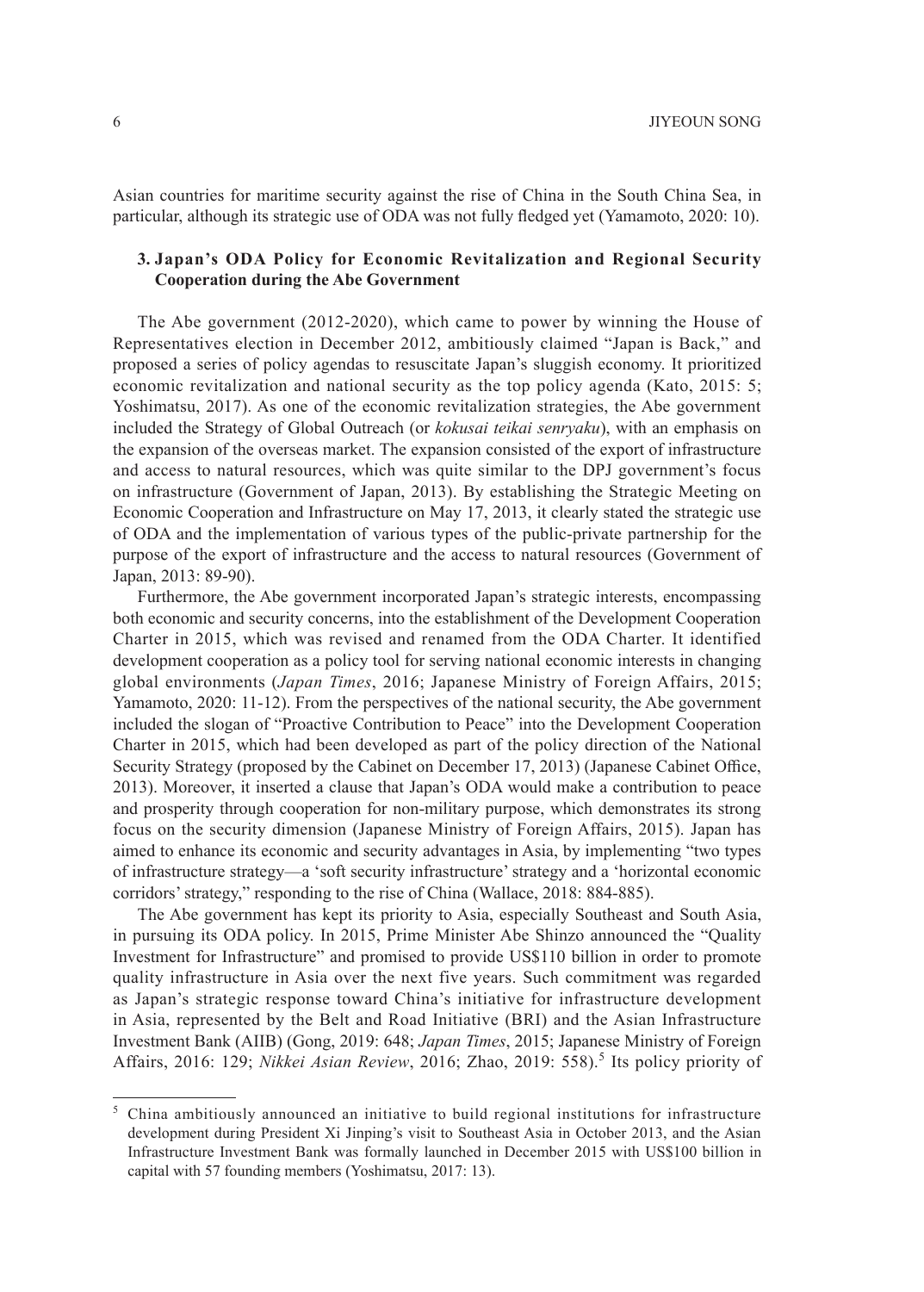|                          | <b>Baseline Estimates</b>  |                   |                   | Climate-adjusted Estimates |                   |                   | Climate-related<br>Investments (Annual) |            |
|--------------------------|----------------------------|-------------------|-------------------|----------------------------|-------------------|-------------------|-----------------------------------------|------------|
|                          | Investment<br><b>Needs</b> | Annual<br>Average | Share of<br>Total | Investment<br><b>Needs</b> | Annual<br>Average | Share of<br>Total | Adaptation                              | Mitigation |
| Power                    | 11,689                     | 779               | 51.8              | 14.731                     | 982               | 56.3              | 3                                       | 200        |
| Transport                | 7,796                      | 520               | 34.6              | 8,353                      | 557               | 31.9              | 37                                      | ۰          |
| Telecom                  | 2.279                      | 152               | 10.1              | 2,279                      | 152               | 8.7               |                                         | ۰          |
| Water<br>&<br>Sanitation | 787                        | 52                | 3.5               | 802                        | 53                | 3.1               | 1                                       | ۰          |
| Total                    | 22,551                     | 1,503             | 100.0             | 26,166                     | 1,744             | 100.0             | 41                                      | 200        |

**Table 1.** Estimated Infrastructure Investment Needs by Sector, 45 Developing Member Countries of the ADB, 2016-2030

Source: Asia Development Bank (2017: xiv, Table 2)

Note: - denotes not applicable; US Dollar billion in 2015 prices

the infrastructure export, which reappeared in the 2016 version of Japan Revitalization Strategy, highlighted the education and training of human resources, quality infrastructure, and financing (e.g., the Japanese yen loan and other financing mechanism using the Japan International Cooperation Agency, Asian Development Bank, and Inter-American Development Bank) (Government of Japan, 2016: 213-215).

The Abe government considered Asia as a primary region with great potentials of large infrastructure development, which would provide an important overseas market and investment destination for Japanese corporations. According to the Asia Development Bank (ADB)'s estimates, US\$1.7 trillion per year need to be invested in developing Asia, whose estimate doubled from US\$750 billion per year in 2009 (ADB, 2017: xi). The ADB has projected that the infrastructure sector (e.g., transportation network, electricity generation capacity, telecommunications, and water infrastructure) would play a pivotal role in developing Asia's economic growth and poverty reduction (ADB, 2017: xii; see Table 1). Thus, the Japanese government has endeavored to take advantage of its ODA policy to secure an economic opportunity for its corporations' overseas infrastructure markets, by allocating a relatively large share of its ODA budget to the sector of economic infrastructure and services, compared with other development cooperation sectors, such as social infrastructure.

As shown in Figure 2, Japan allocated more than half of its bilateral ODA (57.32% in 2018) to economic infrastructure and services (e.g., transport & storage, communication, and energy), proportion of which has noticeably increased since the late-2000s. Meanwhile, it offered 15.77% (as of 2018) to social infrastructure and services, whose proportion was much smaller than other major DAC countries' commitments to social infrastructure and services (37% in 2018) (Japanese Ministry of Foreign Affairs, 2020, "Reference Statistics: Table 2-(3) Distribution of Bilateral ODA by Sector"; OECD, "Development Cooperation Profiles"; OECD, "ODA by Sector"). In terms of the types of ODA, Japan provided 39.68% and 60.31% as grants and loans, respectively, indicating Japan's priority to economic infrastructure and services through loans (Japanese Ministry of Foreign Affairs, 2020, "Reference Statistics: Table 2-(2) Bilateral ODA by Countries and Types"). The following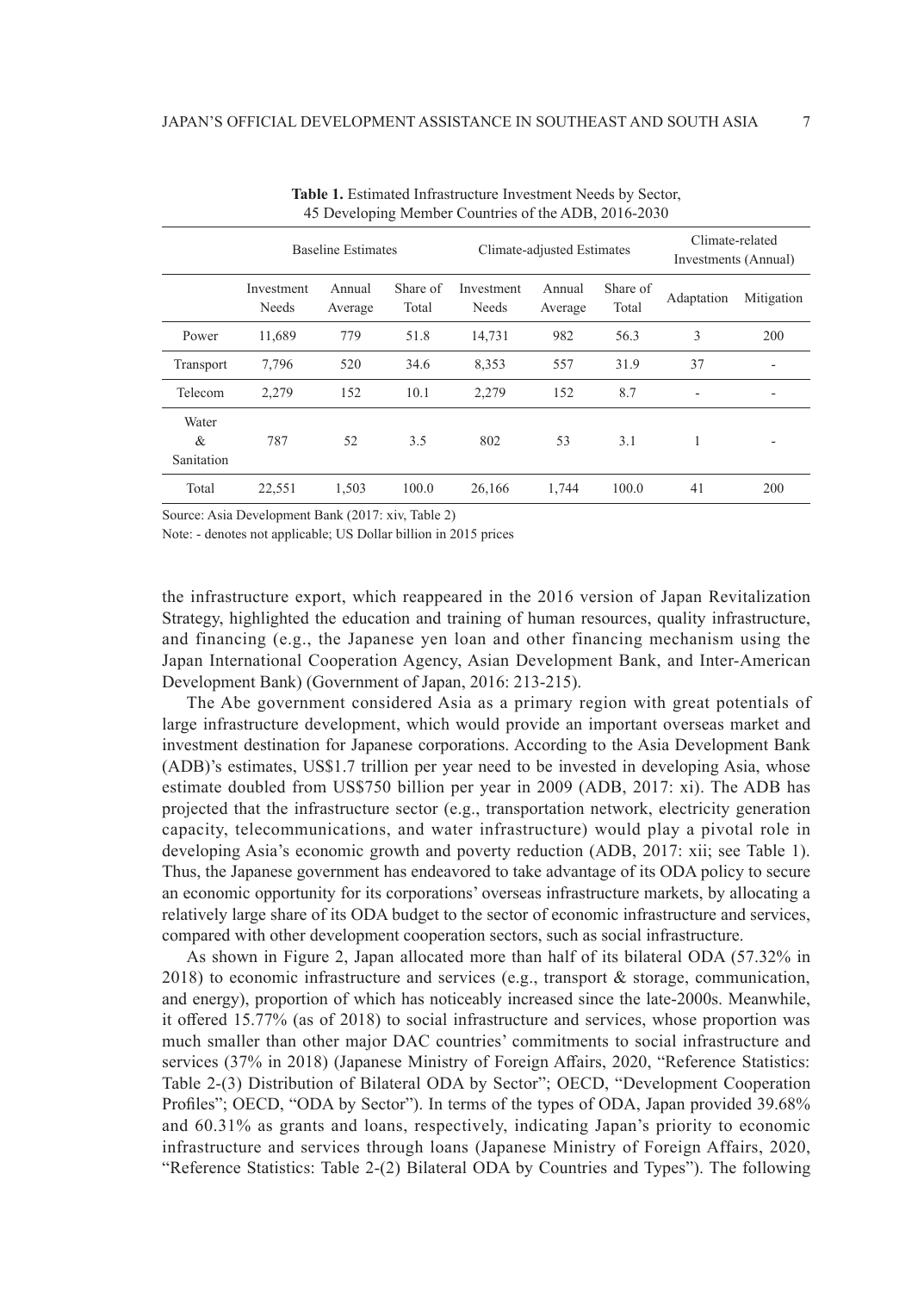

**Figure 2.** Japan's Bilateral ODA to Economic Infrastructure and Services (% of ODA)

Sources: Japanese Ministry of Foreign Affairs, *Japan's ODA Whitepaper* (various years)

section will examine Japan's ODA policy towards Southeast and South Asia from the perspectives of economic revitalization and regional security cooperation.

## IV. JAPAN'S DEVELOPMENT COOPERATION POLICY TOWARDS SOUTHEAST AND SOUTH ASIA

### **1. Southeast Asia as Japan's Top Priority Region**

In the postwar period, Southeast Asia has been regarded as one of Japan's most strategic regions in terms of allocating its ODA, expanding overseas markets, and constructing the regional production supply chain (Wallace, 2018: 871-874). After Japan's foreign direct investment (FDI) in China reached its peak in 2005, the volume of FDI began to decline in the late 2000s, a period during which the Chinese government changed its tax policies for foreign companies and implemented its new labor laws for the improvement of workers' protection. Meanwhile, in 2007, Japan's FDI to Southeast Asia surpassed its FDI to China, which illustrates the growing importance of the region for Japan's business community (Iida, 2015: 389). In particular, the Japanese government has provided a wide range of policy supports for its SMEs to expand the overseas markets, such as those in the member countries of the ASEAN. The Japan's FDI diversification, which was called as the "China-Plus-One" strategy, has been further accelerated by its territorial disputes with China over the Senkaku/ Diaoyu Islands and China's export restrictions on rare earths to Japan in the 2010s (Iida, 2015: 387-388).

In conjunction with its increasing FDI to Southeast Asia, Japan's ODA has served the purpose of the "investment in the future" for both ASEAN member countries and Japan. Japan has offered Southeast Asia a substantial amount of ODA, most of which has been allocated for various economic infrastructure projects, such as economic corridors, special economic zones, and transportation (Liao and Dang, 2020: 687-689; Wallace, 2013: 497).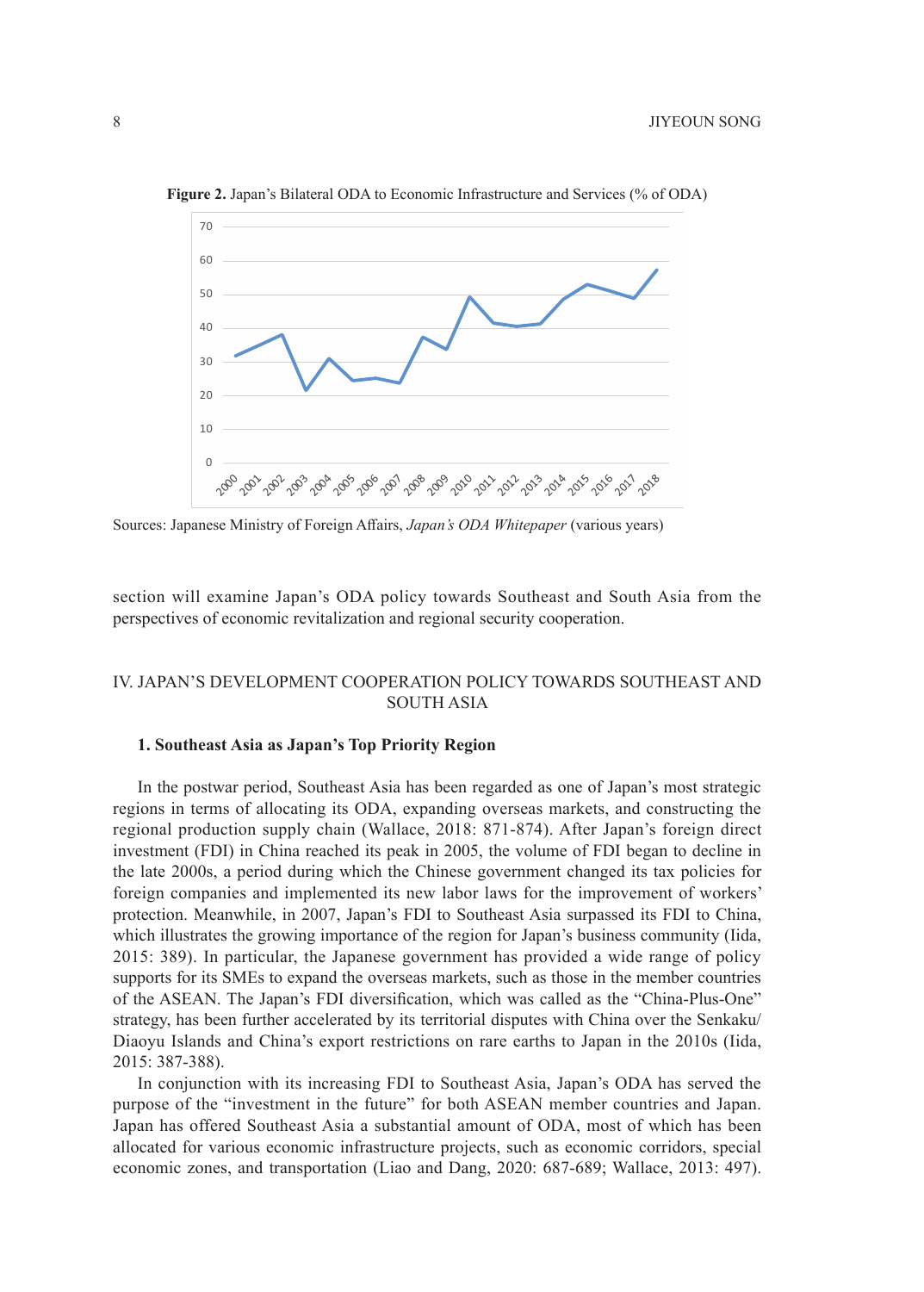Prime Minister Abe pledged to narrow down the development gap in Southeast Asia and further strengthen the connectivity among the ASEAN member countries (e.g., Japan-Mekong cooperation), by participating in economic infrastructure development projects, strengthening the rule of law, enhancing disaster risk reduction, and making a contribution to peacebuilding (Japanese Ministry of Foreign Affairs, 2014a: 13; Japanese Ministry of Foreign Affairs, 2016: 128; Japanese Ministry of Foreign Affairs, "Japan-Mekong Cooperation"; Koga, 2019: 128).

Japan has also served as an advisor for several developing countries in Southeast Asia (e.g., Vietnam and Myanmar) to pursue industrialization projects and enhance horizontal economic integration among themselves (Wallace, 2018: 899). As illustrated above, in response to China's infrastructure development strategy, such as the BRI and the AIIB, Prime Minister Abe announced the "quality infrastructure investment" in May 2015 as a way of distinguishing its ODA policy from that of China. The BRI has been heavily criticized for the debt-trap projects for most developing and least developed countries with scarce financial resources. By doing so, Japan aimed to secure close political and economic relationships with the ASEAN even under the constraints of rising China over the region, and simultaneously pursued to achieve its economic and security interests.

In addition to the proposal of the quality infrastructure investment, Japan has attempted to make a contribution to peace and prosperity through cooperation for non-military purposes, human security, and self-help as the principles of Japan's development cooperation (Japanese Ministry of Foreign Affairs, 2015). Under these conditions, the Abe government decided to supply patrol vessels and loans to purchase maritime security equipment for Southeast Asian countries, especially Indonesia, the Philippines, and Vietnam, most of which have had conflicts with China's assertiveness in the South China Sea (Grønning, 2018; Trinidad, 2018; Wallace, 2018: 889-892). More recently, in July 2020, Vietnam signed an agreement with the Japan International Cooperation Agency (JICA) to borrow 36.63 billion yen (US\$348.2 million) to build six patrol vessels under the pressure of rising tensions in the South China Sea (Vu, 2020). Allocating its bilateral ODA to the maritime security equipment, though of non-military use, Japan has endeavored to strengthen security cooperation with the countries in Southeast Asia facing threats and pressures from China in the South China Sea, in particular (Koga, 2019: 127). The following subsection will analyze Japan's development cooperation on Myanmar as its recent focus country in Southeast Asia.

### **2. Myanmar as the Primary Target of Japan's Development Cooperation**

Since Myanmar began to make a political transition to democracy in 2010, Japan has taken an initiative for helping the country take off its economy by offering generous economic aid and providing policy advice on establishing a set of market institutions. Even during the military regime, Japan continued to provide ODA to Myanmar as the number one donor, while other Western donors imposed strong economic sanctions on the country (Howe and Jang, 2013: 134-137; Strefford, 2016). Japan has made strenuous efforts to increase economic opportunities and enhance strategic positions in Myanmar, especially since the early 2010s, by taking into account its access to raw materials and capability to compete with China (Seekins, 2015; Strefford, 2016). As shown in Figure 3, Japan has been one of the largest donor countries to Myanmar over the past decade. Traditionally, Thailand, Indonesia, and Vietnam have been the primary destinations of Japan's ODA; however, Myanmar has been also regarded as the key strategic partner in the region of Southeast Asia more recently.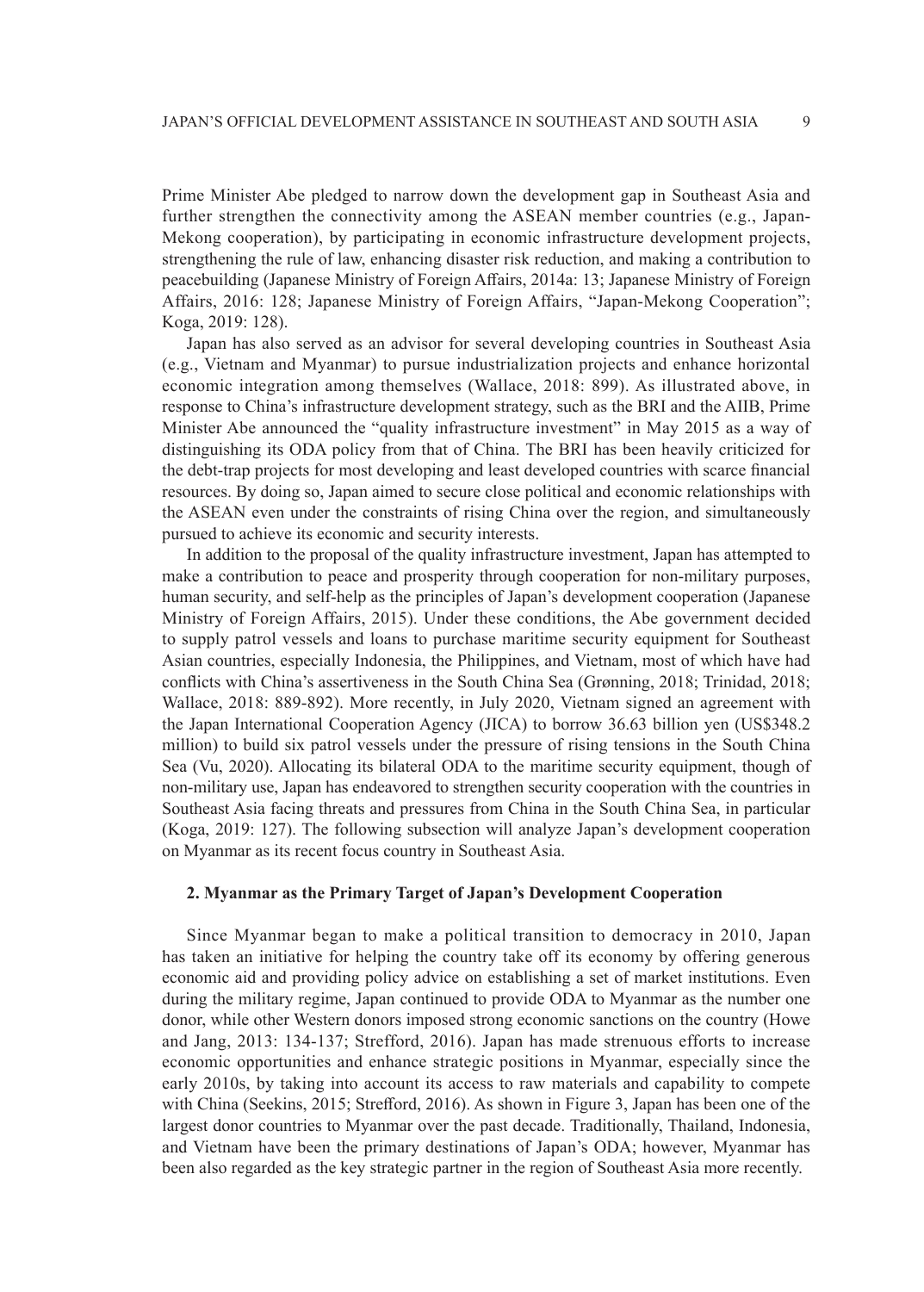

**Figure 3.** Japan's ODA to Myanmar since the 2010s

Sources: OECD. OECD. Stat, "Aid (ODA) Disbursements to Countries and Regions [DAC2a]." Note: Y axis refers to the amount of ODA (constant prices) (US Dollar, million, 2019).

Historically, Japan has developed a very close diplomatic relationship with Myanmar, whose linkage was established through its strong support for Myanmar's (then named as Burma) independence movements against Britain in the 1930s and 1940s. Under such political and historical settings, Japan has considered independent Myanmar as an ideal first candidate of Japan's ODA recipient country in the postwar period. By focusing on maximizing its economic development opportunity in Myanmar, Japan signed the war reparations agreement with the country and provided ODA, composed of US\$200 million in reparations and additional US\$50 million in private loans (Black, 2013: 342-343; Strefford, 2016: 489). The first war reparations agreement with Myanmar became an important turning point for Japan to develop its postwar development cooperation policy, targeting for Southeast Asia and East Asia (Strefford, 2016: 492).

Yet since its independence from the British colonial rule in 1948, Myanmar's political situations have been quite turbulent until very recently. Between 1962 and 1988, the country had been under the tight control of the military junta led by General Ne Win, whose regime had strongly advocated for the "Burmese Way to Socialism," leading to a long period of serious economic stagnation of the country. In the summer of 1988, confronting nationwide massive popular protests, which had been partly influenced by a wave of democratic movements in Asia, the military government brutally suppressed the protests, resulting in a high number of casualties and arrests by the crackdown. Although General Ne Win decided to step down and the military government promised to hold an election, it did not allow the country to make a smooth transition to democracy. By repressing the massive protests in 1988, the military seized the power again and established the State Law and Order Restoration Council (SLORC), which was later reconstituted as the State Peace and Development Council (SPDC) (1997-2011). In 1990, the military government held an election, which had been promised in 1988, but it refused to acknowledge the landslide victory of Aung San Suu Kyi's National League for Democracy (NLD). Under the system of the SLORC/SPDC, Senior General Than Shwe ruled the country between 1992 and 2011. After then, Thein Sein, a retired general who led the pro-military Union Solidarity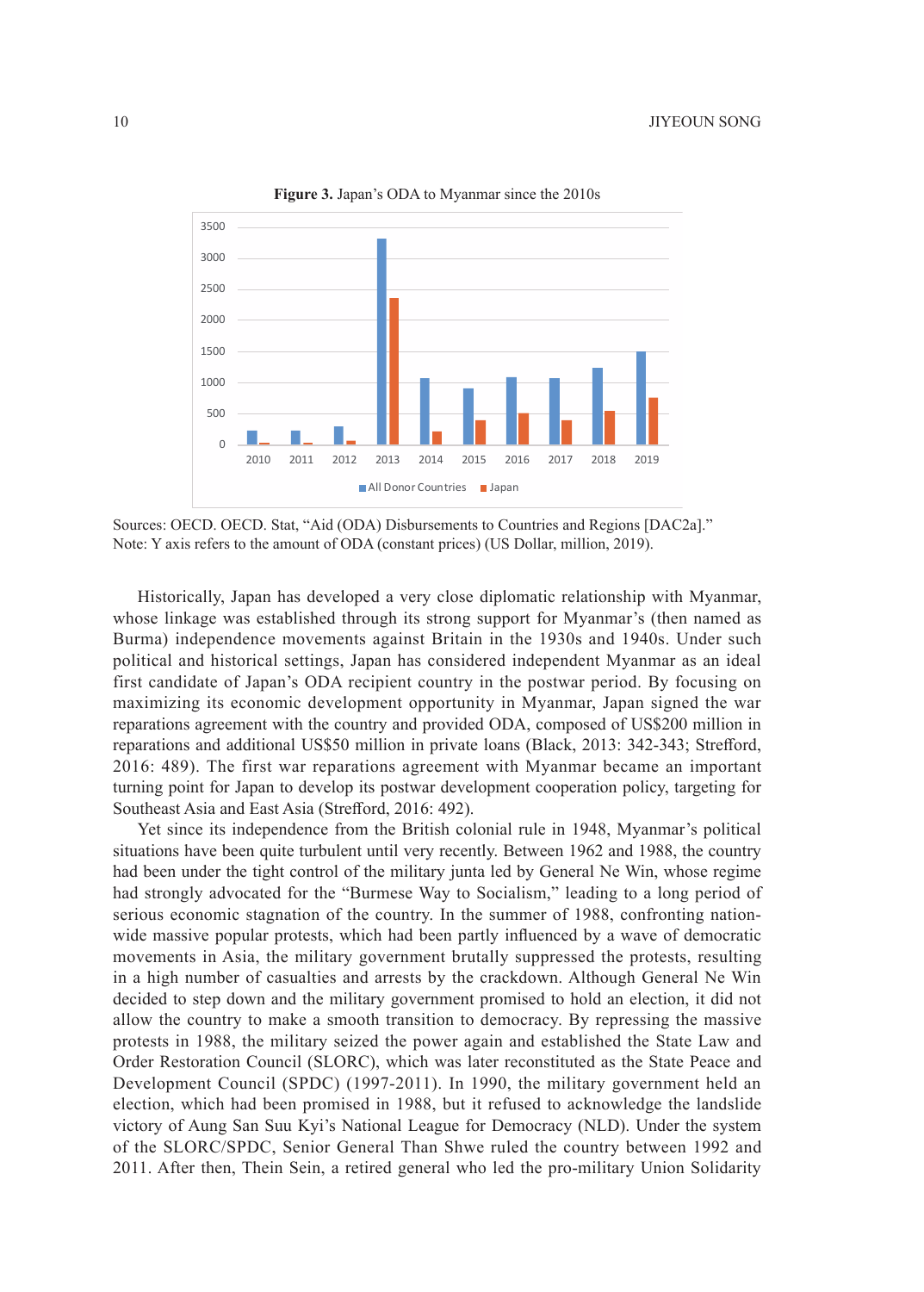and Development Party (USDP), came to power through the SPDC by holding a landmark election for a civilian government in November 2010. The NLD under the leadership of Aung San Suu Kyi refused to participate in the 2010 election, undermining the political legitimacy of the victory (Lam, 2016: 512). Yet Aung San Suu Kyi was released from the house arrest after the 2010 election and was gradually allowed to participate in political activities, which led to the further political opening and liberalization of the country. Through such political progress, in November 2015, the NLD finally defeated the USDP in a landslide victory, embarking on a political process of democratic transition (Chow and Easley, 2016: 522).

Myanmar's political turmoil has greatly affected Japan's development cooperation policy for the country. For most of the post-war period, Japan was the top ODA donor country to Myanmar (Howe and Jang, 2013: 136). During the period of 1978-1988, Japan provided nearly US\$4 billion, amount over half of Myanmar's total imports during the same period (Schoff, 2014: 5). Although a large number of Japanese companies expected to participate in Japan's ODA to Myanmar's infrastructure projects, they were not able to benefit from such economic opportunities because of its political circumstances. After the crackdown of the democratic movements in 1988, the international community imposed an economic sanction on Myanmar, which led to the cut-off between the country and the outside world (Lam, 2016: 518). Under such political and economic circumstances, Japan's ODA allocation to Myanmar declined dramatically, except for the offering of very minimum grant aid programs (Japanese Ministry of Foreign Affairs, 2014b).

Meanwhile, China has become a much closer ally of Myanmar and the most important economic partner since the late 1980s (Huang, 2015: 198; Lanteigne, 2019: 41-43; Reily, 2013: 149). It has emerged as one of the country's most important sources of investment, trade, and aid, as most of China's ODA was closely linked to its economic and strategic interests (Reily, 2012: 86-88). During the period of economic sanction, China, as Myanmar's number one trading partner and investor, offered low-interest loans and other forms of economic assistance to the country (Chow and Easley, 2016: 531; Lam, 2016: 521; Schoff, 2014: 5). As a result of its huge investment to Myanmar, Chinese enterprises have established a major presence in the country, particularly in construction and extractive industries, such as logging, mining, and energy (Chow and Easley, 2016: 537). Considering the country's strategic location for the BRI, Myanmar has also become one of the most critical partners in securing China's development projects. (Arase, 2015: 37).

Since Myanmar's election in 2010, there has been gradual improvement in the relationship between Myanmar and the Western world. When Aung San Suu Kyi won a seat in parliament in the April 2012 by-election, the Japanese government decided to resume its ODA allocation to Myanmar. In November 2012, President Barack Obama visited Myanmar and lifted its economic sanctions over the country (Iida, 2015: 400). Myanmar has been regarded as the last frontier for Japan in terms of natural resources and cheap labor costs as well as the focal point that connects the East-West corridor and Southern Economic corridor, enhancing the connectivity of the ASEAN (Nippon Keidanren, 2012). The large size of the population and potentials for economic growth have been very attractive for Japan's manufacturing investment and Myanmar's natural resources, including large natural gas reserves, have offered strong economic incentives for Japanese corporations expanding overseas businesses (Schoff, 2014: 4). Since 2013, Myanmar has received more attention as Japan's top priority country in terms of its bilateral ODA allocation (Japanese Ministry of Foreign Affairs, 2016; see also Figure 3).

Reflecting such political and economic interests, right after winning the 2012 House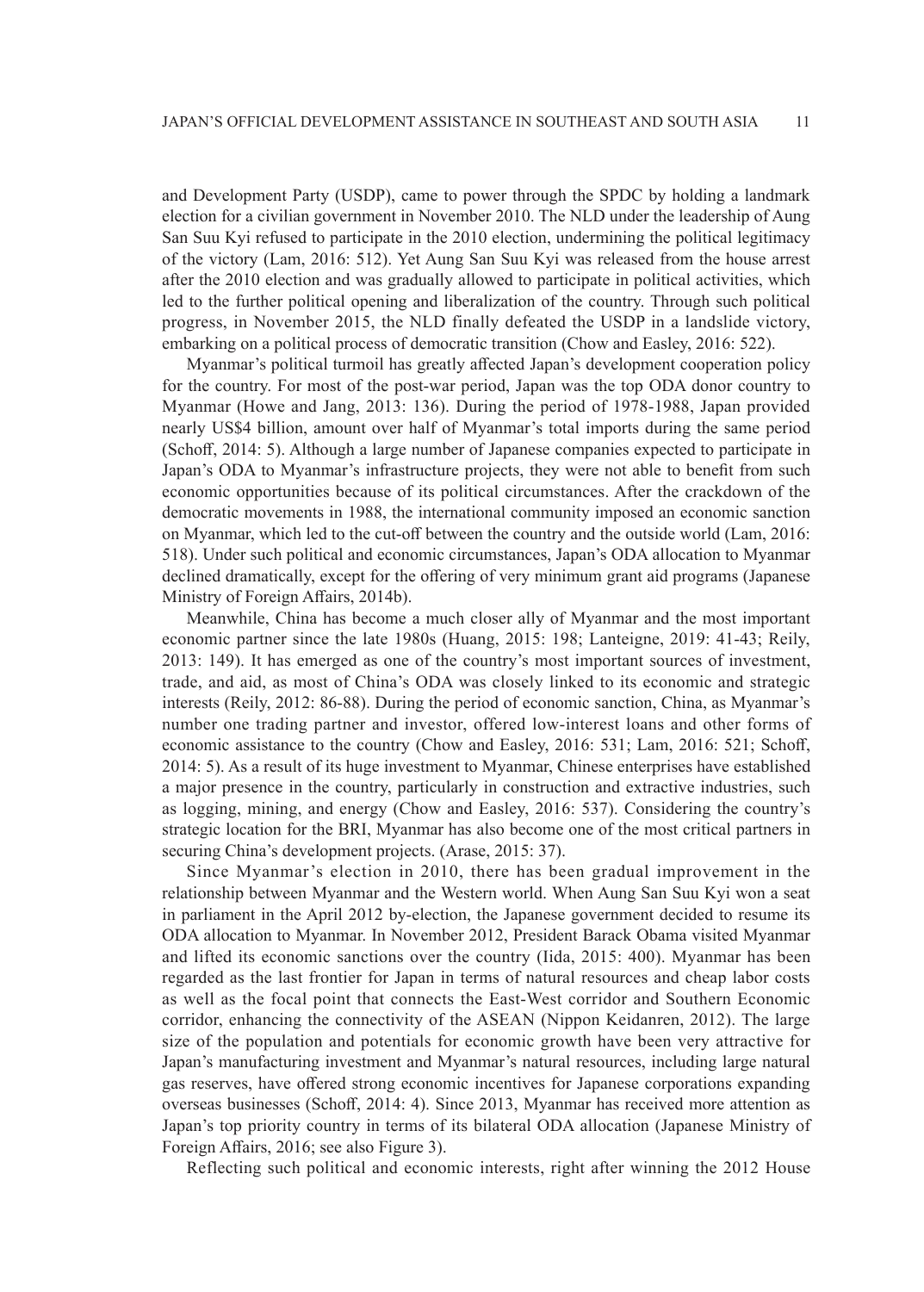of Representatives election, Deputy Prime Minister Aso Taro visited Myanmar as the first foreign destination. Then, Prime Minister Abe's official Myanmar visit in May 2013 intended to further strengthen bilateral political, security and economic ties. A large delegation of the Japanese business community, looking for investment opportunities, accompanied his visit to the country, and the government announced to offer a comprehensive ODA package (including debt-forgiveness) of almost US\$5 billion and resume the yen loans that had been suspended since 1987 (Lam, 2016: 514-515). During his visit in March 2014 following Prime Minister Abe's official visit, Foreign Minister Kishida Fumio pledged to provide Myanmar Japan's ODA, range of which covered from power transition grids and a train operation monitoring system to the introduction of medical equipment (Lam, 2016: 515).

Even before the official visit of Japan's top political leaders to the country, Japan and Myanmar already began to strengthen the bilateral economic relationship. In 2012, Myanmar signed a contract with Japan that allowed Japanese banks and companies to enter the Myanmar's financial market (Huang, 2015: 203). Japan also signed a memorandum of understanding in 2012 to establish a special economic zone (SEZ) near the port of Thilawa, close to Yangon, a former capital of Myanmar (Black, 2013: 353; Strefford, 2016: 504). In April 2014, JICA signed a joint venture agreement with Myanmar Japan Thilawa Development (MJTD) Ltd., a joint project between Myanmar holding a 51% stake and Japan with 49% through the establishment of the first Japan-Myanmar public-private initiative and the offering of Japan's ODA loans for infrastructure projects related to the Thilawa SEZ (Japanese Ministry of Foreign Affairs, 2014a: 17; Strefford, 2016: 504). In terms of the shareholding structure of the MJTD, the Thilawa SEZ Management Committee (TSMC) and the Myanmar Thilawa SEZ Holdings Public Limited (MTSH) hold 51% of the total shares of MJTD. The rest of the 49% shares are held by MMS Thilawa Development Co. Ltd. (which is a consortium composed of Marubeni, Mitsubishi, Sumitomo, and three Japanese banks) and JICA (JICA, 2014; Myanmar Japan Thilawa Development Limited, n.d.). The Thilawa SEZ (under operation) and the Dawei SEZ (still under construction) represented Japan's strong commitments to promote industrialization, connectivity, and economic development in Myanmar (Zhao, 2019: 560). Japan has employed its ODA policy to signal its enthusiasm for broader economic and diplomatic engagement with Myanmar (Reily, 2013: 153). At the same time, the Japanese Ministry of Foreign Affairs (MOFA) and JICA have proactively supported the overseas business expansion of SMEs and other entities using ODA (Japanese Ministry of Foreign Affairs, 2016: 172). In particular, such a trend has been intensified since the 2000s, a period during which Japan has attempted to revitalize the sluggish economy by taking advantage of the country's ODA policy.

As a neighboring country as well as an economic partner (represented as the Under the China-Myanmar Economic Corridor (CMEC)), China has made huge investments in economic infrastructure projects (e.g., dams, highways, and railways) and natural resources in Myanmar (Gong, 2019: 641-647). Despite China's close economic relationship with Myanmar, there has also been a growing anti-China sentiment over the years because of the social and environmental consequences driven by China-led development projects (Wallace, 2018: 887-888). Japan has identified Southeast Asia, and in particular Myanmar, as a new emerging market to help Japan's economy revitalize (Zhao, 2014: 3-4). For Japan, it has become critical to achieve the two goals of economic revitalization and Myanmar's development projects through its ODA policy, while being aware of China's expanding influence on the country and the region of Southeast Asia.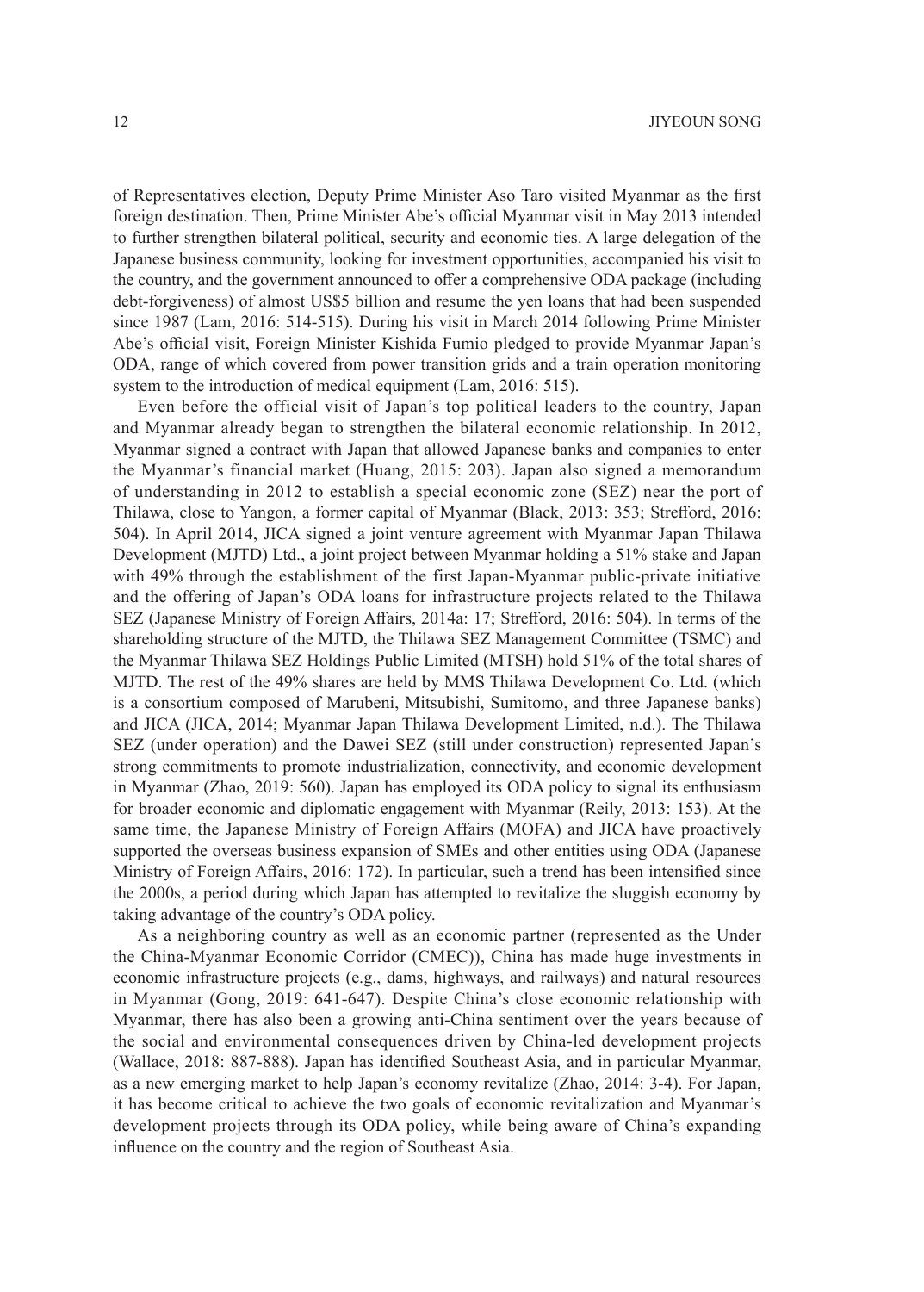## **3. South Asia as Japan's Partner in the Free and Open Indo-Pacific Strategy**

While Southeast Asia has been one of the priority regions for Japan's development cooperation, South Asia has recently emerged as the key strategic location for its regional security cooperation, leading to the increasing amount of ODA to the region. During his first term in the period of 2006-2007, Prime Minister Abe aimed to extend its strategic horizon beyond the Pacific by advocating the concepts of the "confluence of the two seas" and the "arc of freedom and prosperity." By emphasizing the shared values (e.g., freedom and democracy), Japan proposed to consolidate cooperation among democratic countries in response to non-democratic states, especially China. Nevertheless, its emphasis on the Indo-Pacific region was not materialized as had been anticipated.

In August 2016, Prime Minister Abe ambitiously announced the "Free and Open Indo-Pacific Strategy" (FOIP) at the Tokyo International Conference on African Development (TICAD) held in Kenya. Japan has increased ODA allocation to the Indo-Pacific region with a diplomatic priority, as a political and diplomatic response to China's rise. Japan's FOIP gained political momentum when the US adopted the term of "free and open Indo-Pacific" in November 2017 at the Japan-US meeting during the APEC summit, which led to the resurrection of security cooperation among the four countries—Australia, Japan, India, and the US (named as the Quadrilateral Security Grouping or QUAD) (Choong, 2020: 3; Koga, 2020: 64). During Prime Minister Abe's second term (2012-2020), Japan's political efforts have been consolidated as the QUAD centered on maritime security cooperation among Japan, India, Australia, and the US, represented as the goal of the freedom of navigation (Koga, 2020: 59). India and Australia have become strategic allies of Japan under the framework of the FOIP. In particular, Japan and India have begun to have joint military exercises since 2012, whose number has increased since the mid-2010s (Katagiri, 2019: 14-15).

Japan's ODA policy towards South Asia has been utilized to serve the goals of economic and security concerns. It has increased rapidly its ODA disbursements to the region over the past few years. As of 2018, Japan allocated 56.5% of its bilateral ODA to Asia, 22.5% to Southeast Asia and 30.1% to South Asia, respectively, indicating its regional focus on Asia (Japanese Ministry of Foreign Affairs, 2020, "Table III-1 Japan's Bilateral ODA by Region"). Until the year of 2014, Vietnam was the top recipient country of Japan's ODA; however, since 2015, its rank has been replaced by India that has been the top recipient country of Japan's ODA, mostly composed of loans (OECD, 2020: 111). In addition, Bangladesh has taken the second rank of Japan's ODA recipient countries in 2017 just followed by India (Japanese Ministry of Foreign Affairs, 2016, "VI-12 Bilateral ODA by Country and Type"; Japanese Ministry of Foreign Affairs, 2017, "III-21 Bilateral ODA by Country and Type"; Japanese Ministry of Foreign Affairs, 2018, "Reference Statistics 2-(2) Bilateral ODA by Country and Type"). As shown in Figure 4, India and Bangladesh were the top two ODA recipient countries in 2018.

As the form of ODA, its financial resource allocation to the region was mostly based on loans to assist these countries in constructing economic infrastructure, such as railways, roads, ports, and power plants (Japanese Ministry of Foreign Affairs, 2020, "Reference Statistics Table 2-(2) Bilateral ODA by Country and Type"). Japan has been advising and assisting India in developing the industrial areas (e.g., the Delhi–Mumbai Industrial Corridor (DMIC) and Chennai–Bengaluru Industrial Corridor (CBIC) sections). In addition, it has made efforts to connect India and Southeast Asia, by constructing several economic and transport routes, such as a Mekong-India Economic Corridor between Chennai (part of the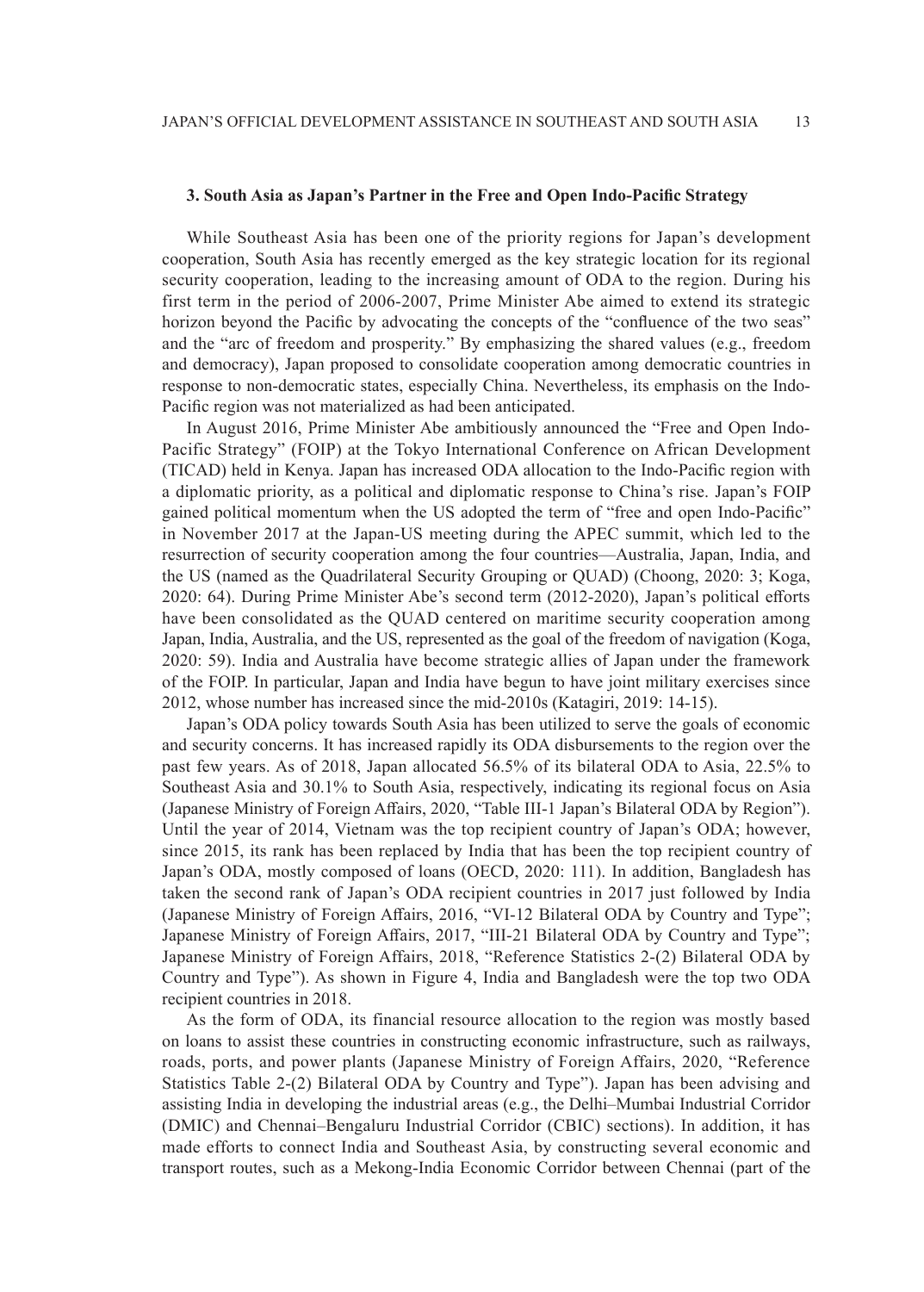

**Figure 4.** Japan's Top Ten Recipients of Gross ODA in 2018 (US Dollar, million)

CBIC) in India's east and the Dawei Port SEZ (Gong, 2019: 648-649; Wallace, 2018: 900- 901). Although South Asia has always been the target region of Japan's ODA, its strategic importance has been further reinforced over the past decade, in particular.

In response to China's rise, the Abe government utilized its development cooperation policy to participate in economic infrastructure projects and build a regional cooperation mechanism, especially in Southeast and South Asia. It is not surprising to see that ODA has been employed as a policy tool for serving the country's strategic interests. Japan is not an exception, either. While it embraced global norms and values in pursuing development cooperation during the period of 1990s, Japan has shifted its focus toward strategic interestscentered approaches under the mounting pressure of economic and security challenges, allocating its ODA to serve for economic revitalization and regional security cooperation (Katagiri, 2019; Yamamoto, 2020).

#### V. CONCLUSION

Japan has actively participated in development cooperation as one of the major donor countries in the international community over the past few decades. Despite its earlier focus on the maximization of economic interests in development cooperation during the 1960s and 1970s, Japan made efforts to propose more value-oriented policy directions by accepting global norms and values into practices, represented as the establishment of the ODA Charter in 1992 and the focus on human security. However, Japan's economic and political challenges from both domestic and international fronts, such as its protracted recession and the rise of China, have put severe pressure on policymakers to make a shift towards the strategic interests-oriented development cooperation since the early 2000s.

Japan's development cooperation has been utilized as a policy tool for resuscitating its sluggish economy through participating in a series of economic infrastructure projects in Southeast and South Asia. Although it has not been used for the military purpose itself,

Sources: OECD (2020: 16)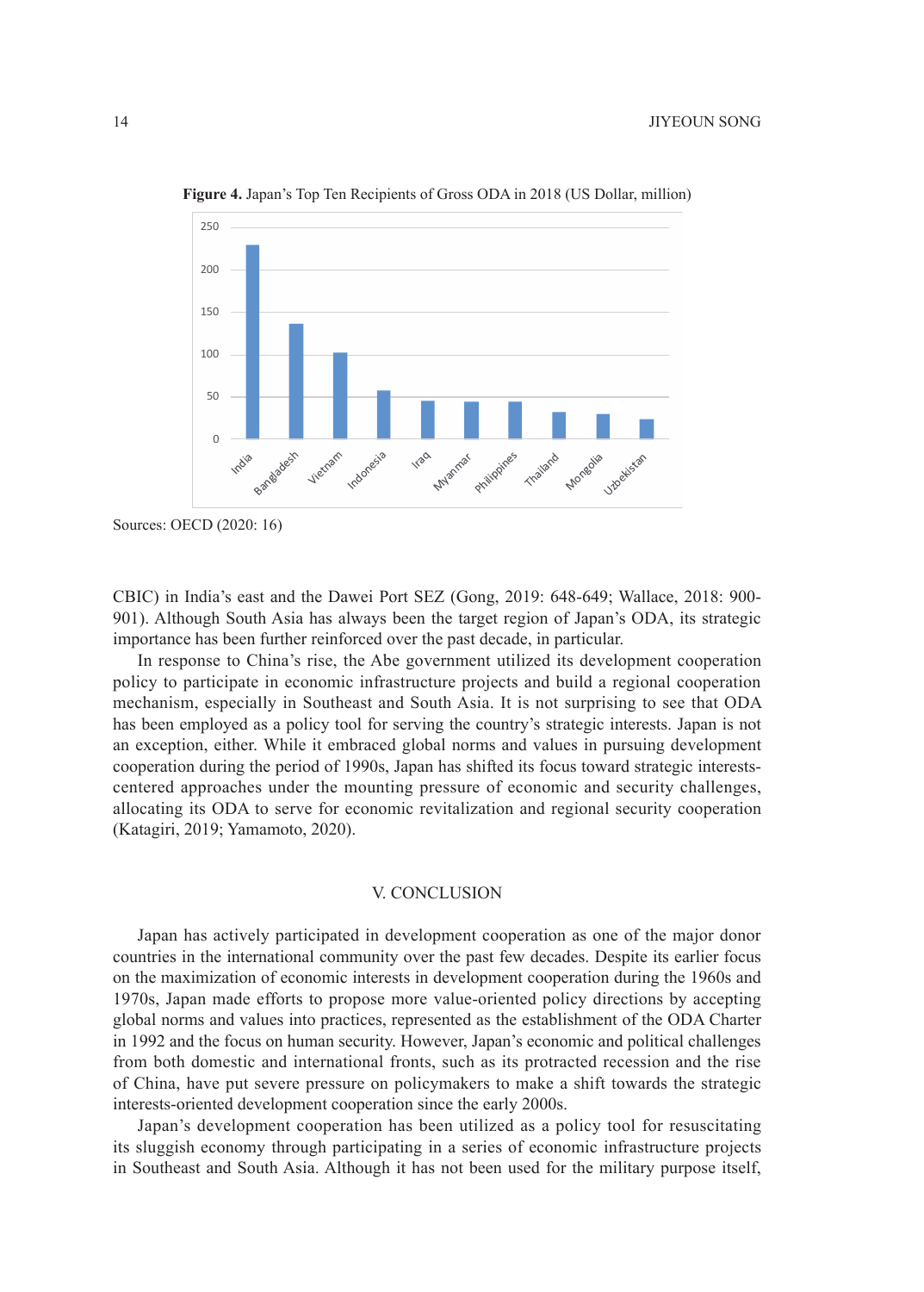its development cooperation policy has further facilitated the establishment of regional security cooperation with Southeast Asia countries that have had conflicts with China in the South China Sea. In addition, Japan's FOIP has taken into account South Asia, especially India, more seriously as the key strategic partner, leading to the rapid increase of its ODA allocation. Considering that Japan has attempted to check China's rapidly growing economic and military presence in Asia, it is more likely that Japan's ODA is going to be more extensively utilized for serving its own economic and strategic interests, as opposed to relying on the valued-oriented ODA policy.

There are variations in the goal of development cooperation across donor countries, ranging from providing humanitarian assistance and supporting social and economic development in developing and least developed countries to securing political partnership in international relations. The country's goal of development cooperation has also changed along the lines of several different dimensions such as economic interests, norms and values, and security concerns. As illustrated in the case of Japan, the pathways of development cooperation are rather dynamic, as opposed to static. By taking into account the country's key strategic interests more seriously, we may enhance our understanding of development cooperation across countries and over time.

## **Article Received: 16-12-2020 Revised: 16-05-2021 Accepted: 03-06-2021**

### **REFERENCES**

- Alesina, Alberto, and David Dollar. 2000. "Who Gives Foreign Aid to Whom and Why?" *Journal of Economic Growth* 5(1): 33-63.
- Arase, David. 2015. "China's Two Silk Roads Initiative What It Means for Southeast Asia." *Southeast Asian Affairs*: 25-45.
- Asian Development Bank. 2017. *Meeting Asia's Infrastructure Needs*. Mandaluyong City, Philippines: Asian Development Bank.
- Black, Lindsay. 2013. "Bridging between Myanmar and International Society: Japan's Self-Identity and *Kakehashi* Policy." *The Pacific Review* 26(4): 337-359.
- Choong, William. 2020. "Japan's Indo-Pacific Strategy in Southeast Asia: Floundering, not Foundering." *ISEAS Perspective* no. 40 (May 6): 1-9.
- Chow, Jonathan T., and Leif-Eric Easley. 2016. "Persuading Pariahs: Myanmar's Strategic Decision to Pursue Reform and Opening." *Pacific Affairs* 89(3): 521-542.
- Gong, Xue. 2019. "The Belt & Road Initiative and China's influence in Southeast Asia." *The Pacific Review* 32(4): 635-665.
- Government of Japan. 2012. *Nippon Saisei Senryaku ni tsuite [Japan's Revitalization Strategy]*. Tokyo: Economic Strategy Council.
- Government of Japan. 2013. *Nippon Saikou Senryaku: Japan is Back [Japan's Revitalization Strategy: Japan is Back]*. Tokyo: Headquarters for Japan's Economic Revitalization.
- Government of Japan. 2016. *Nippon Saikou Senryaku 2016 [Japan's Revitalization Strategy 2016].* Tokyo: Headquarters for Japan's Economic Revitalization.
- Grønning, Bjørn E. M. 2018. "Japan's Security Cooperation with the Philippines and Vietnam." *The Pacific Review* 31(4): 533-552.
- Hook, Steven W., and Guang Zhang. 1998. "Japan's Aid Policy since the Cold War: Rhetoric and Reality." *Asian Survey* 38(11): 1051-1066.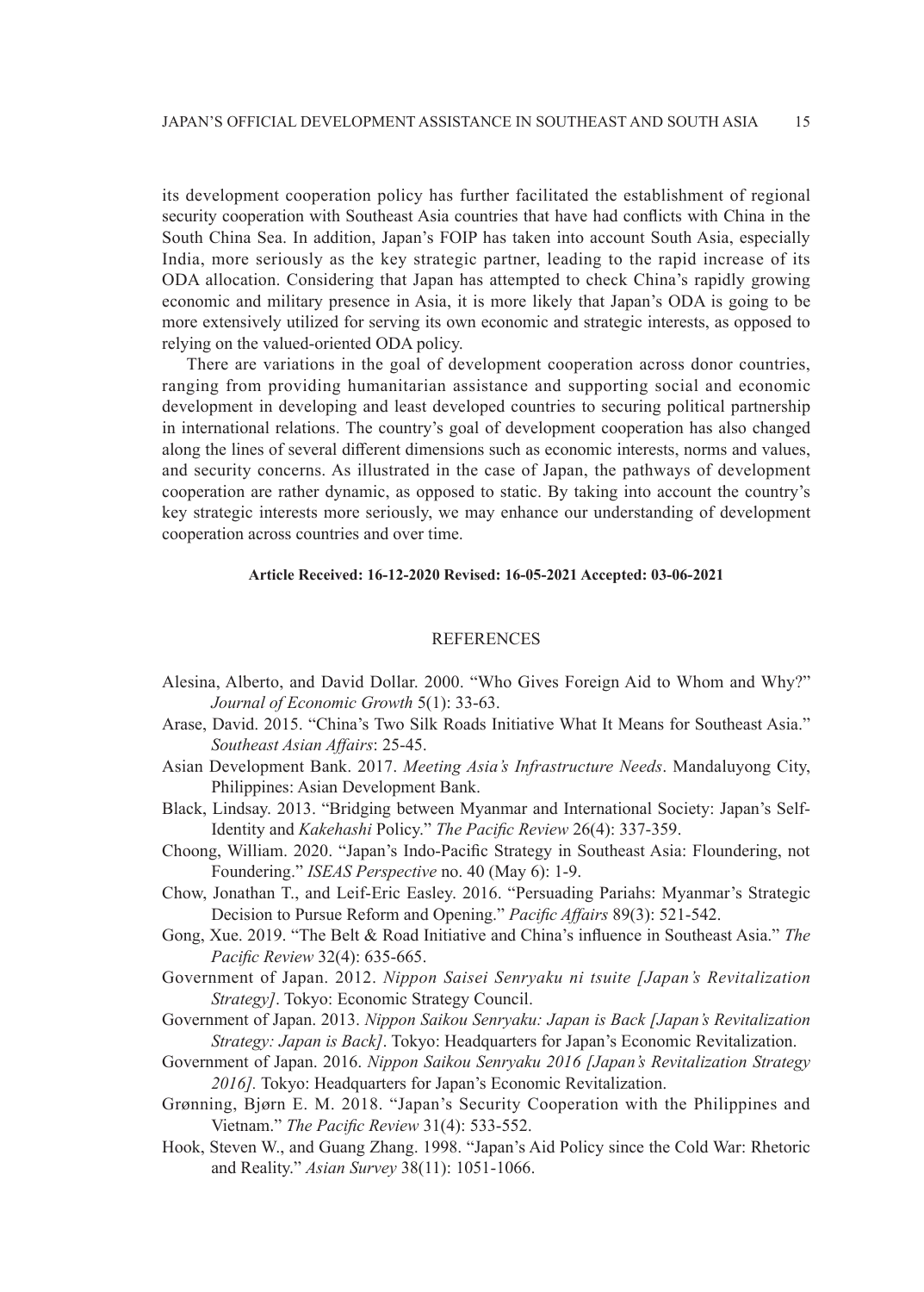- Howe, Brendan M., and Suyoun Jang. 2013. "Human Security and Development: Divergent Approaches to Burma/Myanmar." *Pacific Focus* 28(1): 120-143.
- Huang, Chiung-Chiu. 2015. "Balance of Relationship: The Essence of Myanmar's China Policy." *The Pacific Review* 28(2): 189-210.
- Iida, Keisuke. 2015. "Political Risks and Japanese Foreign Direct Investment in East Asia: A Case Study of "China-Plus-One." *Korean Journal of International Studies* 13(2): 383- 410.
- Japan International Cooperation Agency. 2014. "Private Sector Investment Finance for the Thilawa Special Economic Zone (SEZ)." Press Release. April 23.
- Japan International Cooperation Agency. "History." Accessed October 8, 2020. https://www. jica.go.jp/english/about/history/index.html.
- *Japan Times*. 2015. "Abe Announces \$100 Billion in Aid for 'High-Quality' Infrastructure in Asia." May 22.
- *Japan Times*. 2016. "Japan to Increase Aid to Asia amid China's Growing Maritime Assertiveness." March 9.
- Japanese Cabinet Office. 2013. "National Security Strategy." Accessed October 10, 2020. http://www.cas.go.jp/jp/siryou/131217anzenhoshou/nss-e.pdf.
- Japanese Ministry of Foreign Affairs. 1995. "Statement by Prime Minister Tomiichi Murayama at the Special Commemorative Meeting of the General Assembly on the Occasion of the Fiftieth Anniversary of the UN." October 22. Accessed April 26, 2021. https://warp.ndl.go.jp/info:ndljp/pid/11525605/www.mofa.go.jp/announce/ announce/archive\_3/sp.html.
- Japanese Ministry of Foreign Affairs. 2000. *Japan ODA White Paper 1999*. Accessed October 8, 2020. https://www.mofa.go.jp/mofaj/gaiko/oda/shiryo/hakusyo/nenji99/ n8.html.
- Japanese Ministry of Foreign Affairs. 2002. *Japan's ODA White Paper 2001*. Accessed October 8, 2020. https://www.mofa.go.jp/mofaj/gaiko/oda/shiryo/hakusyo/01\_ hakusho/ODA2001/html/zuhyo/zu05041.htm.
- Japanese Ministry of Foreign Affairs. 2003. "Japan's ODA Charter 2003." Accessed October 8, 2020. http://www.mofa.go.jp/policy/oda/reform/revision0308.pdf.
- Japanese Ministry of Foreign Affairs. 2005a. *Japan's ODA White Paper 2004*. Accessed October 8, 2020. https://www.mofa.go.jp/mofaj/gaiko/oda/shiryo/hakusyo/04\_ hakusho/index.htm.
- Japanese Ministry of Foreign Affairs. 2005b. "1992 ODA Charter." Accessed October 8, 2020. https://www.mofa.go.jp/mofaj/gaiko/oda/shiryo/hakusyo/04\_hakusho/ ODA2004/html/honpen/hp203020000.htm.
- Japanese Ministry of Foreign Affairs. 2007. *Japan ODA White Paper 2006*. Accessed October 8, 2020. http://www.mofa.go.jp/policy/oda/white/2006/ODA2006/html/ zuhyo/zu020021.htm.
- Japanese Ministry of Foreign Affairs. 2014a. *Japan ODA White Paper 2013*. Accessed October 8, 2020. https://www.mofa.go.jp/mofaj/gaiko/oda/shiryo/hakusyo/13\_ hakusho\_sh/pdfs/s2-2.pdf.
- Japanese Ministry of Foreign Affairs. 2014b. "ODA Country Databook 2014: Myanmar." Accessed November 2, 2020. http://www.mofa.go.jp/mofaj/gaiko/oda/shiryo/kuni/14\_ databook/pdfs/01-09.pdf.
- Japanese Ministry of Foreign Affairs. 2015. "Cabinet Decision on Development Cooperation Charter." February 10. Accessed October 10, 2020. http://www.mofa.go.jp/mofaj/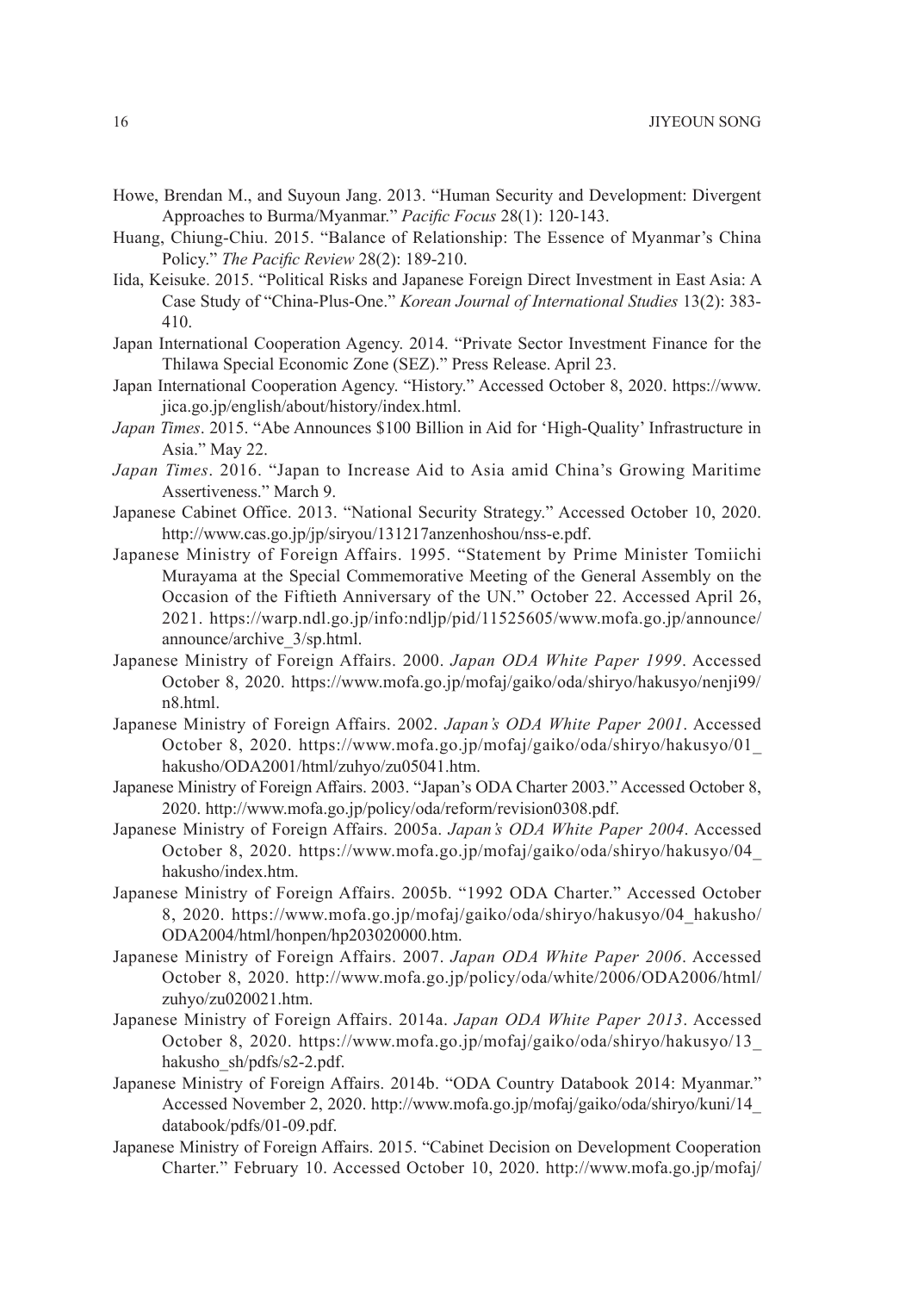gaiko/oda/files/000072774.pdf.

- Japanese Ministry of Foreign Affairs. 2016. *Japan's ODA White Paper 2015*. Accessed October 8, 2020. https://www.mofa.go.jp/mofaj/gaiko/oda/press/shiryo/ page23\_000988.html.
- Japanese Ministry of Foreign Affairs. 2017. *Japan's ODA White Paper 2016*. Accessed October 8, 2020. https://www.mofa.go.jp/mofaj/gaiko/oda/press/shiryo/ page22\_000323.html.
- Japanese Ministry of Foreign Affairs. 2018. *Japan's ODA White Paper 2017*. Accessed October 8, 2020. https://www.mofa.go.jp/mofaj/gaiko/oda/press/shiryo/ page22\_000825.html.
- Japanese Ministry of Foreign Affairs. 2020. *Japan's ODA White Paper 2019*. Accessed October 8, 2020. https://www.mofa.go.jp/mofaj/gaiko/oda/press/shiryo/ page22\_001287.html.
- Japanese Ministry of Foreign Affairs. "Japan-Mekong Cooperation." Accessed October 30, 2020. https://www.mofa.go.jp/region/asia-paci/mekong/cooperation.html.
- Japanese Ministry of Foreign Affairs. "Outline of Japan's ODA to India." Accessed October 8, 2020. https://www.mofa.go.jp/region/asia-paci/india/pmv0504/oda\_i.pdf.
- Japanese Ministry of Foreign Affairs. "Overview of Official Development Assistance (ODA) to China." Accessed October 8, 2020. https://www.mofa.go.jp/policy/oda/region/e\_ asia/china/index.html.
- Katada, Saori N. 2001. "Why Did Japan Suspend Foreign Aid to China? Japan's Foreign Aid Decision-Making and Sources of Aid Sanction." *Social Science Japan Journal* 4(1): 39-58.
- Katada, Saori N. 2020. *Japan's New Regional Reality: Geoeconomic Strategy in the Asia-Pacific*. New York: Columbia University Press.
- Katagiri, Nori. 2019. "Shinzo Abe's Indo-Pacific Strategy: Japan's Recent Achievement and Future Direction." *Asian Security*. DOI: 10.1080/14799855.2019.1607304.
- Kato, Hiroshi. 2015. "Japan's ODA 1954-2014: Changes and Continuities in a Central Instrument in Japan's Foreign Policy." In *Japan's Development Assistance: Foreign Aid and the Post-2015 Agenda*, edited by Hiroshi Kato, John Page, and Yasutami Shimomura, 1-18. Basingstoke, UK: Palgrave Macmillan.
- Koga, Kei. 2019. "Japan-Southeast Asia Relations: The Emerging Indo-Pacific Era." *Comparative Connections* 21(1): 125-134.
- Koga, Kei. 2020. "Japan's 'Indo-Pacific' Question: Countering China or Shaping a New Regional Order?" *International Affairs* 96(1): 49-73.
- Lam, Peng E. 2016. "Myanmar: Japan's "Last Frontier" in Asia?" *Asian Survey* 56(3): 512- 531.
- Lanteigne, Marc. 2019. "'The Rock that Can't Be Moved': China's Revised Geostrategies in Myanmar." *The Pacific Review* 32(1): 37-55.
- Liao, Jessica C., and Ngoc-Tram Dang. 2020. "The Nexus of Security and Economic Hedging: Vietnam's Strategic Response to Japan–China Infrastructure Financing Competition." *The Pacific Review* 33(3/4): 669-696.
- Lindgren, Wrenn Y. 2020. "WIN-WIN! with ODA-man: Legitimizing Development Assistance Policy in Japan." *The Pacific Review*. DOI: 10.1080/09512748. 2020.1727552.
- Myanmar Japan Thilawa Development Limited. n.d. "About MJTD: Shareholders Structure." Accessed November 2, 2020. https://mjtd.com.mm/.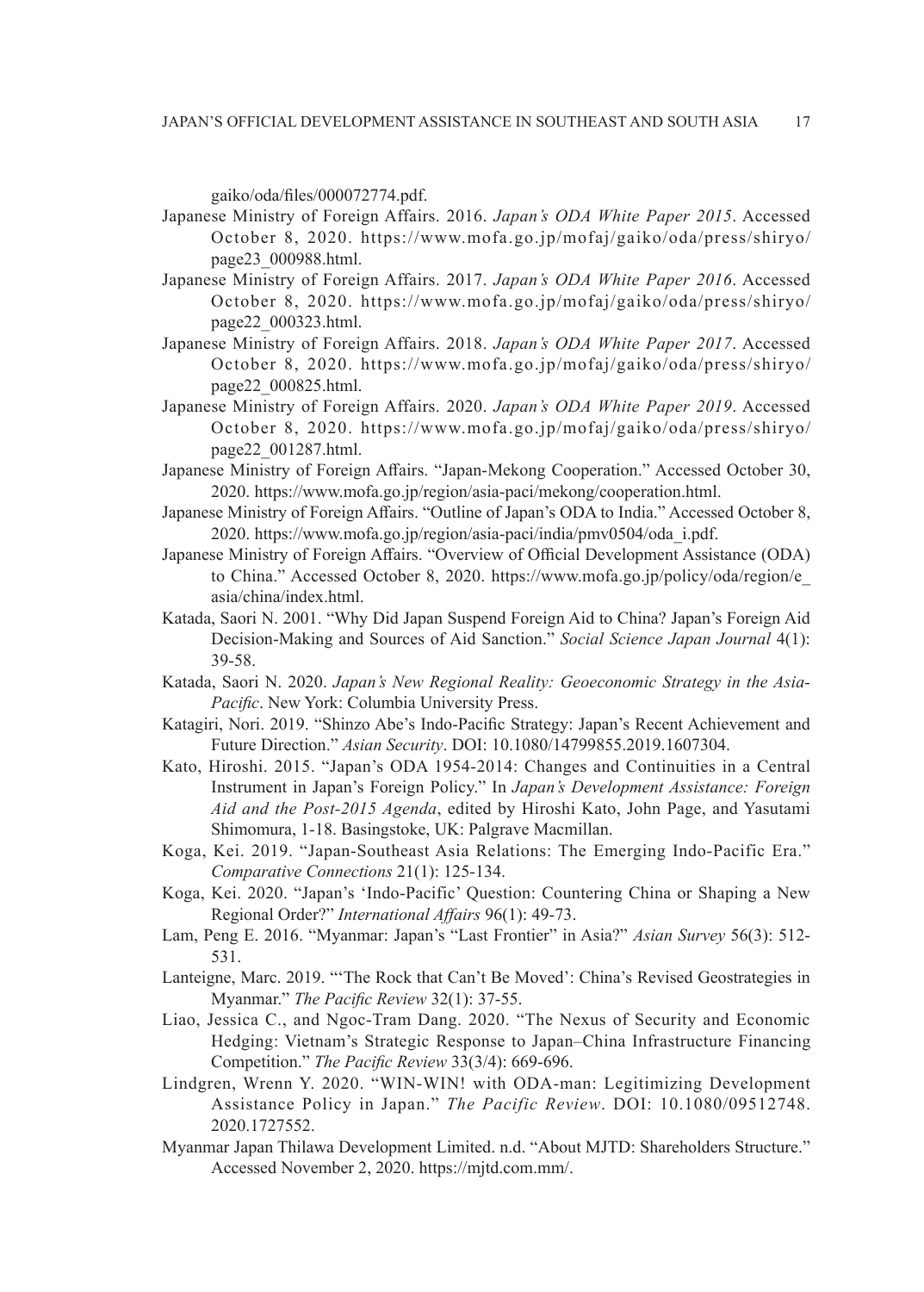*Nikkei Asian Review*. 2016. "Abe's New Mercantilism Bears Fruit for Japan." January 4.

- Nippon Keidanren. 2012. "Proposal to Strengthen Economic Relations with Myanmar." Policy Statements, Proposals, and Reports: International Relations. April 17. Accessed December 16, 2020. https://www.keidanren.or.jp/english/policy/2012/023.html
- OECD. 2020. *OECD Development Co-operation Peer Reviews: Japan 2020*. OECD Development Co-operation Peer Reviews. Paris: OECD Publishing.
- OECD. OECD. Stat, "Aid (ODA) Disbursements to Countries and Regions [DAC2a]." Accessed April 27, 2021. https://stats.oecd.org/Index.aspx?DataSetCode=Table2A.
- OECD. "Development Cooperation Profiles." Accessed October 10, 2020. https://doi. org/10.1787/2dcf1367-en.
- OECD. "ODA by Sector." Accessed November 3, 2020. https://data.oecd.org/oda/oda-bysector.htm#indicator-chart.
- OECD. "ODA 2019 Detailed Summary." Accessed September 25, 2020. https://www.oecd. org/dac/financing-sustainable-development/development-finance-data/ODA-2019 detailed-summary.pdf.
- Potter, David M. 2012. "Japan's Official Development Assistance." In *Foreign Aid Competition in Northeast Asia*, edited by Hyo-sook Kim and David M. Potter, 13-35. Sterling, Virginia: Kumarian Press.
- Reilly, James. 2012. "A Norm-Taker or a Norm-Maker? Chinese Aid in Southeast Asia." *Journal of Contemporary China* 21(73): 71-91.
- Reilly, James. 2013. "China and Japan in Myanmar: Aid, Natural Resources and Influence." *Asian Studies Review* 37(2): 141-157.
- Schoff, James L. 2014. *What Myanmar Means for the US-Japan Alliance*. Carnegie Endowment for International Peace.
- Seekins, Donald M. 2015. "Japan's Development Ambitions for Myanmar: The Problem of Economics before Politics." *Journal of Current Southeast Asian Affairs* 34(2): 113- 138.
- Strefford, Patrick. 2016. "Japan's Bounty in Myanmar: Finally Reaping the Rewards of Its Long-term Investment." *Asian Survey* 56(3): 488-511.
- Trinidad, Dennis D. 2018. "What Does Strategic Partnerships with ASEAN Mean for Japan's Foreign Aid?" *Journal of Asian Security and International Affairs* 5(3): 267-294.
- Tsunekawa, Keiichi. 2014. "Objectives and Institutions for Japan's Official Development Assistance (ODA): Evolution and Challenges." JICA-RI Working Paper No. 66. JICA Research Institute.
- Vu, Khanh. 2020. "Vietnam Agrees \$348 Million Japan Loan to Build Six Patrol Vessels." *Reuters*, July 28. Accessed October 10, 2020. https://www.reuters.com/article/usvietnam-japan-defence-idUSKCN24T1J5.
- Wallace, Corey J. 2013. "Japan's Strategic Pivot South: Diversifying the Dual Hedge." *International Relations of the Asia-Pacific* 13(3): 479-517.
- Wallace, Corey. 2018. "Leaving (north-east) Asia? Japan's Southern Strategy." *International Affairs* 94(4): 883-904.
- Wallace, Corey. 2019. "Japan's Strategic Contrast: Continuing Influence Despite Relative Power Decline in Southeast Asia." *The Pacific Review* 32(5): 863-897.
- Yamamoto, Raymond. 2020. "The Trajectory of ODA's Strategic Use and Reforms–from Nakasone Yasuhiro to Abe Shinzō." *Australian Journal of International Affairs*. DOI: 10.1080/10357718.2020.1787335.
- Yoshimatsu, Hidetaka. 2017. "Japan's Export of Infrastructure Systems: Pursuing Twin Goals